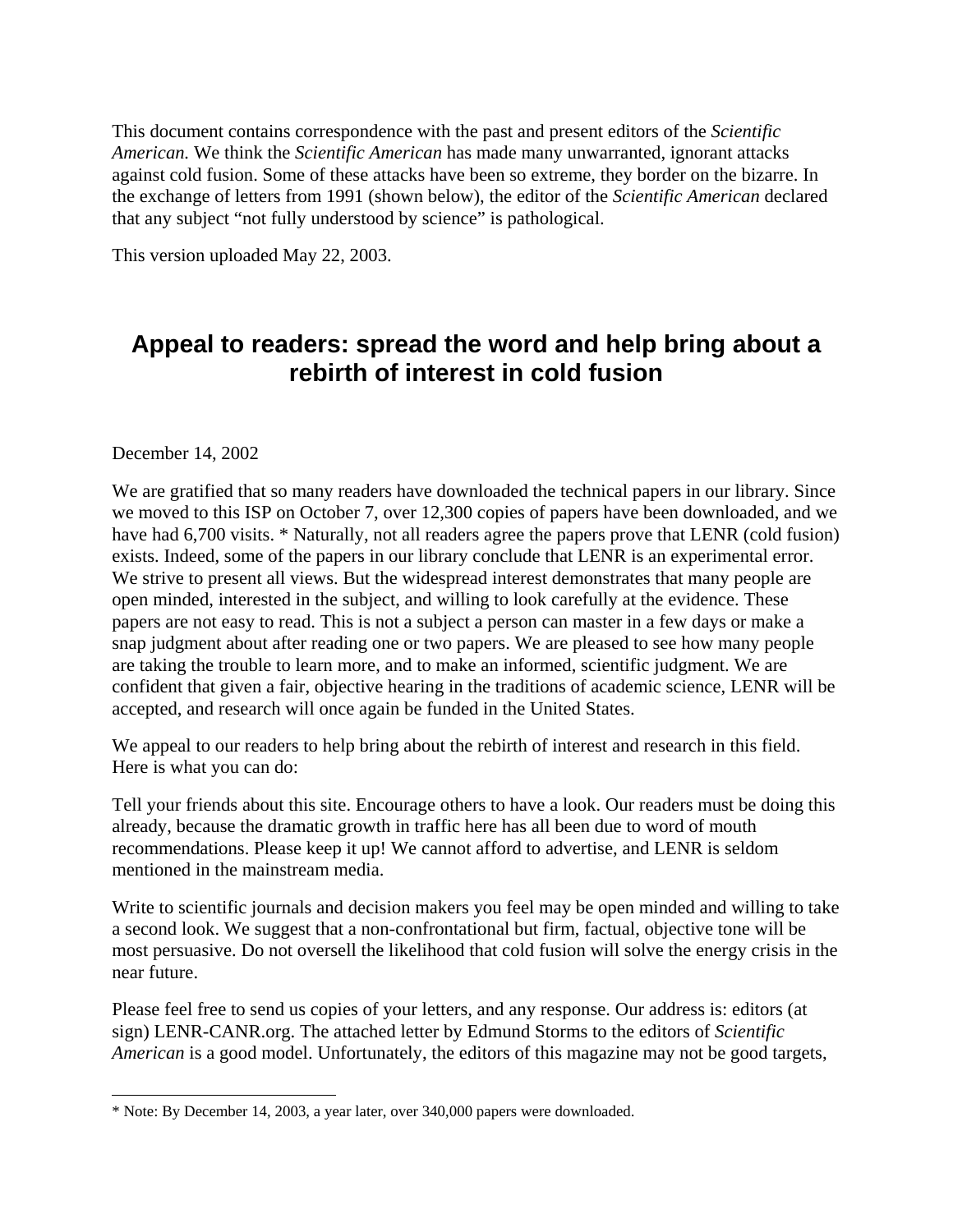because they have gone far out on a limb opposing cold fusion. They, along with the leaders of the American Physical Society and the Department of Energy, have made their institutions into bastions of opposition to cold fusion. Rather than writing to such people, it might be more fruitful to approach those who have taken no public position, or those you know personally are open minded and curious. There is not much point to contacting nuclear theorists, because most of them are convinced they can tell *a priori* -- based on theory alone -- that LENR is impossible, and they are convinced the experiments must all be in error. This is a violation of the scientific method: theory can never overrule replicated experiments. Unfortunately these researchers seem to have lost touch with this fundamental principle. It might be more fruitful to contact electrochemists and others who are more accustomed to dealing with difficult, hard-to-reproduce experiments.

Editors LENR-CANR.org

**Editors** Scientific American 415 Madison Ave. New York, NY 10017 [editors@sciam.com](mailto:editors@sciam.com)

Dear Sir:

Your analysis in the December issue about why science is neither respected nor understood by the general public I found to be very much to the point. Those occasions when science accepts claims that are later found to be false clearly give science a black mark. Unfortunately, in an effort to avoid such embarrassment, science also rejects claims that are later found to be true. I ask you, which is the greater threat to science and mankind, accepting a claim that can have no possible benefit or rejecting a claim that can have great benefit?

I could offer many examples of how good ideas have been rejected in the past, but I would like you to consider one very important claim that now has almost universal rejection, yet is supported by a growing body of data. As a scientist, I was trained to judge the reality of nature from good data based on replicated experiments. Yet, I find that the scientific community increasingly bases what is real on the opinions of a few respected journals and academics using theoretical arguments, regardless what is being discovered by other scientists operating in the real world. How is the general public expected to respect science when it does not follow its own stated rules of evidence?

The discovery I would like to use as an example of this double standard is what is called LENR or low energy nuclear reactions. This has also been given the very inaccurate name of cold fusion, a name that now causes rejection and ridicule. This ridicule comes from people who have no understanding about what is now known, yet their opinions are accepted as fact. Is this the way science is supposed to operate?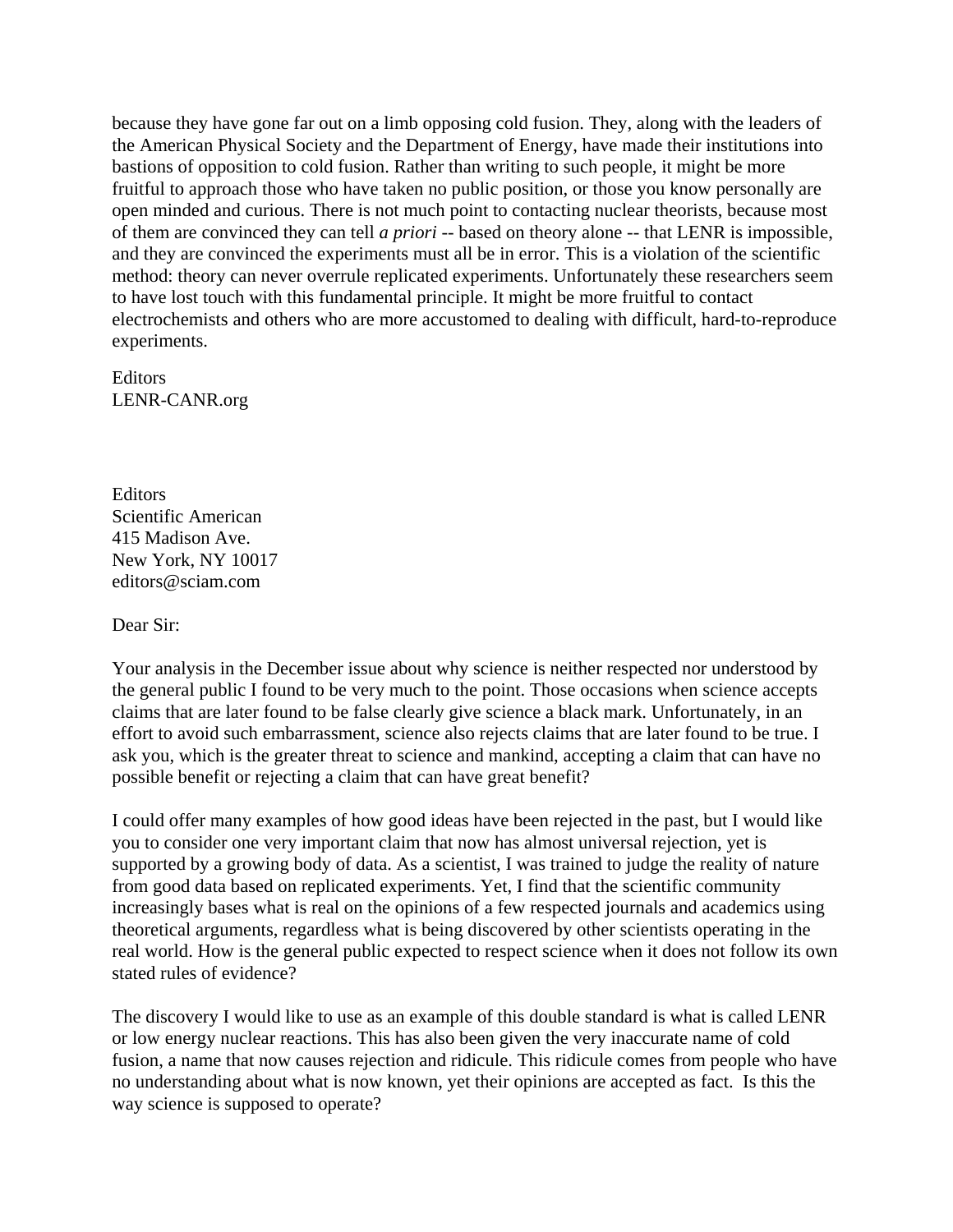If you wish to be true to your stated wish to make science more respected, I suggest you educate yourself about this important phenomenon by reading information available at [www.lenr](http://www.lenr-canr.org/)[canr.org.](http://www.lenr-canr.org/) There you will find over a thousand publications that support the reality of such anomalous nuclear reactions, as well as several reviews in full text that answer important questions raised by skeptics in the past. Serious scientists rejected "cold fusion" in the past for good reason. These reasons no longer apply. If science cannot correct a past rejection, then what good is the scientific method? Can anyone respect a scientist who cannot change his/her mind after being presented with better data?

Respectfully,

Edmund Storms, Ph.D.

The editor, John Rennie, responded with an e-mail: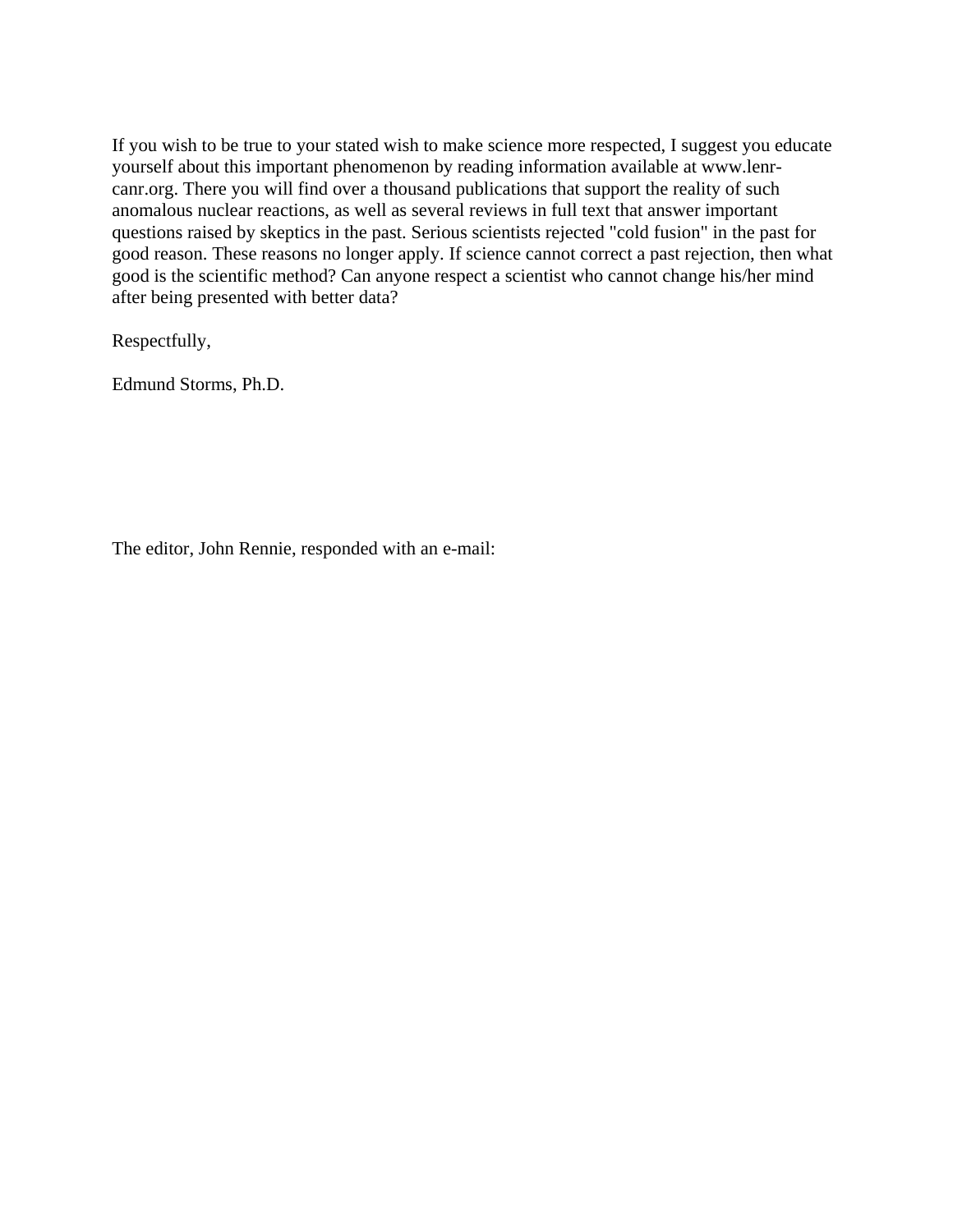From: "John Rennie" <jrennie@sciam.com> To: <editors@lenr-canr.org> Cc: <mstaker@arl.army.mil> Sent: Friday, April 25, 2003 11:49 AM Subject: from Scientific American

(Via editors of LENR-CANR.org)

Dear Dr. Storms:

Thank you for your email proposing that Scientific American reevaluate the status of LENR-CANR research and consider publishing an article on the subject. As you suggested, I did look over a number of the offerings at [www.lenr-canr.org](http://www.lenr-canr.org/). Unfortunately, I still don't see evidence in those papers, or in the mainstream physics literature, that LENR-CANR has achieved any significantly new level of credibility in the eyes of the general physics community. The site does point to a large number of publications that ostensibly offer evidence of the phenomenon, but sheer numbers of papers is not sufficiently compelling- as I'm sure you know, even the creationists can point to thousands of "publications" and "scientists" seemingly supporting their position.

I noticed that the LENR-CANR site, on its page appealing to readers to "help spread the word" about the phenomenon, described Scientific American as having "gone far out on a limb opposing cold fusion. They, along with the leaders of the American Physical Society and the Department of Energy, have made their institutions into bastions of opposition to cold fusion." We at SciAm don't feel that we've gone out on a limb in criticizing cold fusion harshly in the past. As for our being a bastion of opposition to it, I don't think we have an intractably committed position. If LENR-CANR can be demonstrated satisfactorily for acceptance by the physics mainstream, we would be more than happy to publish more favorable articles about it. Your problem starts with establishing more credibility in their eyes, not ours.

Sincerely,

John Rennie -- John Rennie, editor in chief Scientific American 415 Madison Ave. New York, NY 10017 tel: 212-451-8813 fax: 212-755-1976 jrennie@sciam.com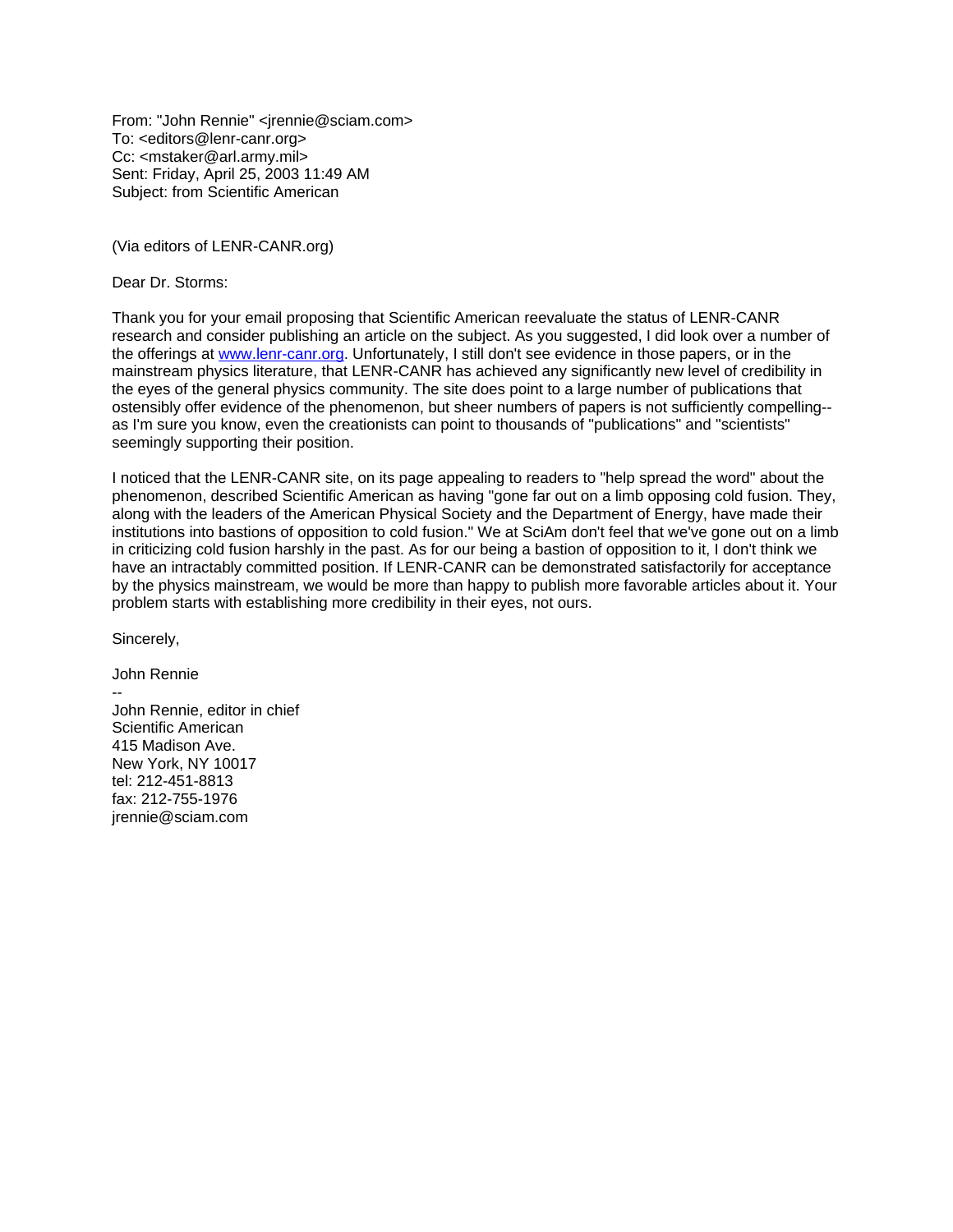### **Comments by Jed Rothwell, and Further Correspondence**

Edmund Storms made a suggestion to Rennie:

I would like to suggest the following. The process called LENR has now acquired a level of understanding that warrants its serious reexamination. In addition, the clean energy this process promises is essential in light of the present situation with respect to our increasingly limited oil supply and its location. Most scientists who might support the reality of the LENR process have very little knowledge about what is known, in spite of over 77,000 papers that have now been down loaded from the website. If you agree that these conclusions are even partially true, I suggest *Scientific American* publish an article about the subject coauthored by a skeptic and a believer, wherein the reality of the phenomenon would be debated. The magazine would not have to come out on either side of the issue, but be an honest broker of information about an increasingly important subject.

Rennie rejected this plan. I told Rennie I planned to upload his message here, at LENR-CANR.org, along with a letter from the previous editor, Jonathan Piel, shown below. I sent him the earlier correspondence and asked whether he still agreed with Piel's position.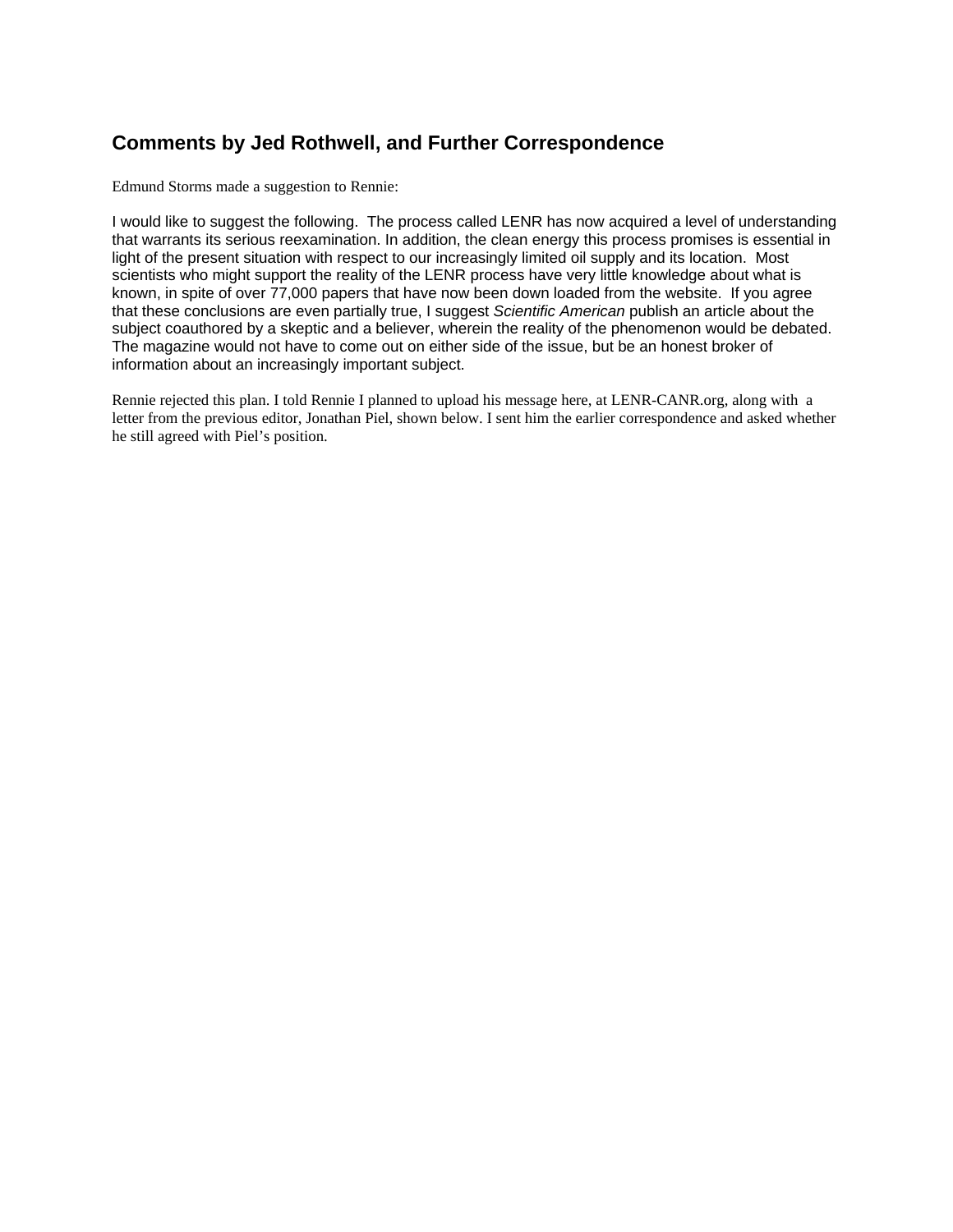Cold Fusion Research Advocates 2060 Peachtree Industrial Court, Suite 312-F Chamblee, Georgia 30341

Phone: 404-451-9890 Fax: 404-458-2404

November 22, 1991

Dr. Jonathan Piel, Editor Scientific American, Inc. 415 Madison Avenue New York, NY 10017

Dear Dr. Piel,

John Rennie believes that Cold Fusion has been discredited ("The Ig Nobel Prizes," December 1991, page 26). He is incorrect. Cold fusion has been verified by hundreds of workers in over 100 world class laboratories, including: Los Alamos National Laboratory, Oak Ridge National Laboratory, Naval Weapons Center at China Lake, Naval Research Laboratory, Naval Ocean Systems Center, Texas A&M, BARC India, Hokkaido University and National Institute for (hot) Fusion Science in Nagoya.

Japan is particularly active in this field. Every major Japanese university has formed a Cold Fusion research group, and these groups are represented at major physics meetings like Japan Nuclear Energy Conference and the ISEM-Nagoya IEEE meeting next month (see attached).

Dr. Eugene Mallove and I are circulating the enclosed Petition calling on Congress to restore funding to cold fusion. In one month, over 170 scientists, engineers and concerned citizens signed, including: Nobel Laureate Dr. Julian Schwinger; from M.I.T. Drs. Kolm, Labitt and Rafuse; Dr. Hawkins of Smithsonian and Boston U. (retired), noted hot fusion scientist Dr. Mayer; Dr. Fritz Will, and representatives from all of the National U.S. labs listed above. Overseas signatories include Dr. Ikegami, head of Japan's largest program at the National Institute, Dr. Srinivasan, head of India's major program, and many of the top workers from Italy.

We think that Cold Fusion is, at least, a major scientific revolution. Furthermore, we feel that it may well become a practical source of limitless, pollution free energy.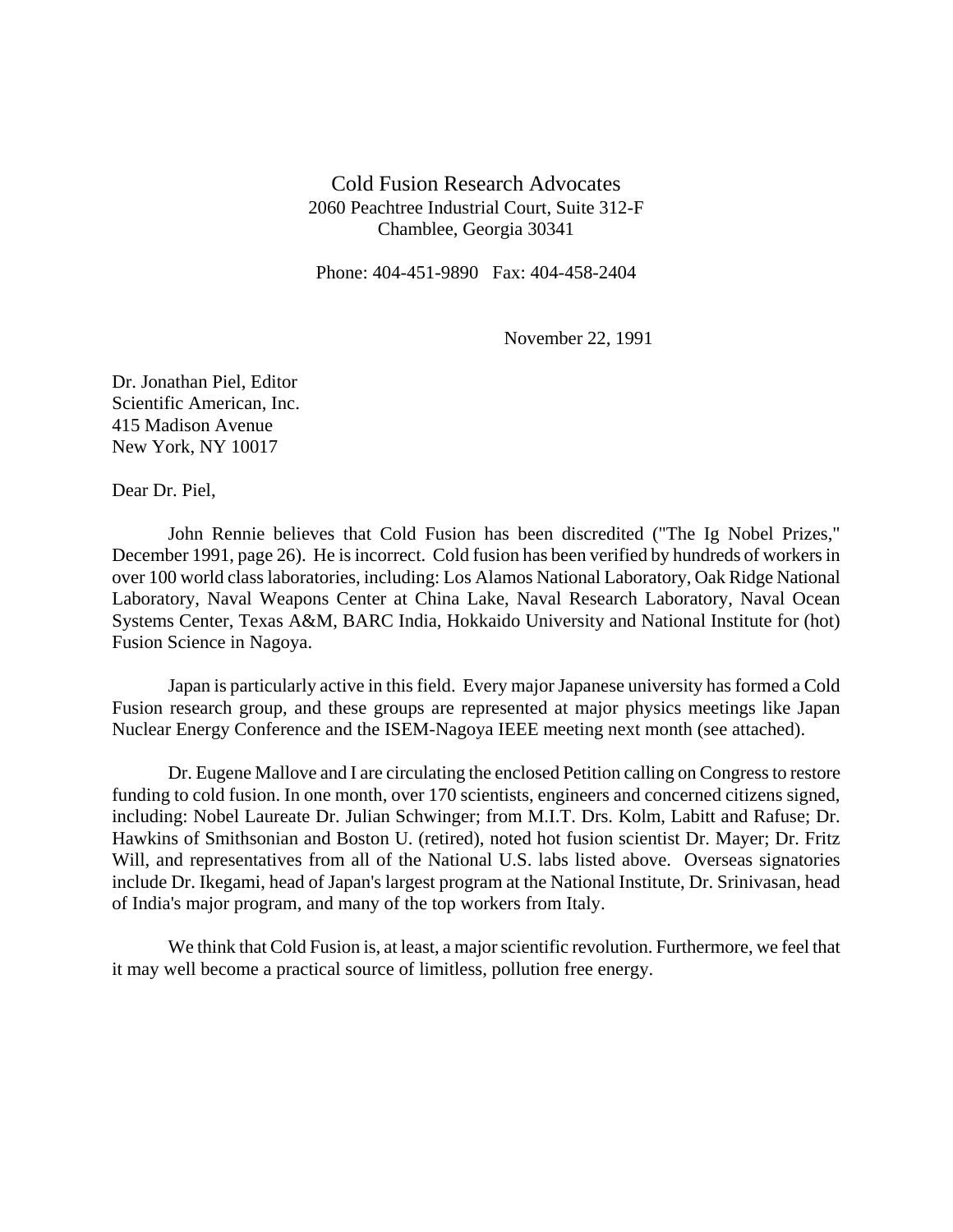You may not be persuaded by the evidence, but as a journal of science, you should report that hundreds of credible, sincere scientists are working intensively to understand cold fusion. You should not ignore or belittle these people. Your job is to report the news objectively, not to filter or control it. Cold fusion is newsworthy if for no other reason than because large numbers of respected, high caliber scientists believe it is real, as you see from this Petition.

Sincerely,

Jed Rothwell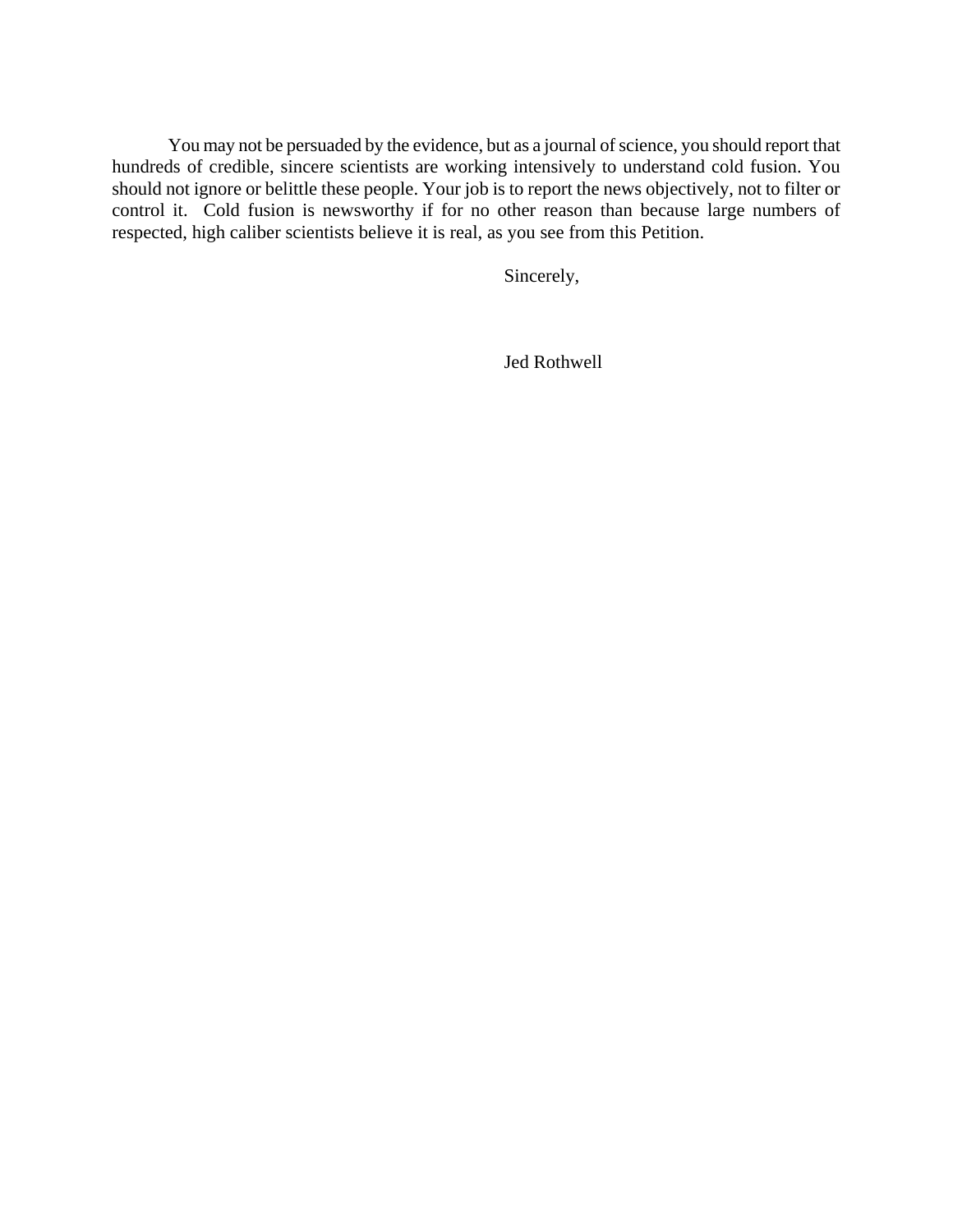## **SCIENTIFIC AMERICAN**

Jonathan Piel Editor

December 3, 1991

Mr. Jed Rothwell Cold Fusion Research Advocates 2060 Peachtree Industrial Court Suite 312-F Chamblee, Georgia 30341

Dear Mr. Rothwell:

I am struck by the final clause of the first sentence in the second paragraph of your petition: "...even though its precise physical mechanism is not fully understood at<br>present." Such a characteristic is typical of another kind of event in science, one which Irving Langmuir accurately described in a classic paper in the 1950's. You should look up the reference.

My colleagues and I are grateful for the professional advice. I would say that we have followed it to a "T" with respect to cold fusion.

Sincerely,

Jonathan Piel

 $JP:ar$ 

415 Madison Avenue New York, N.Y. 10017-1111 Telephone (212) 754-0550 Fax (212) 355-6245 Telex 236115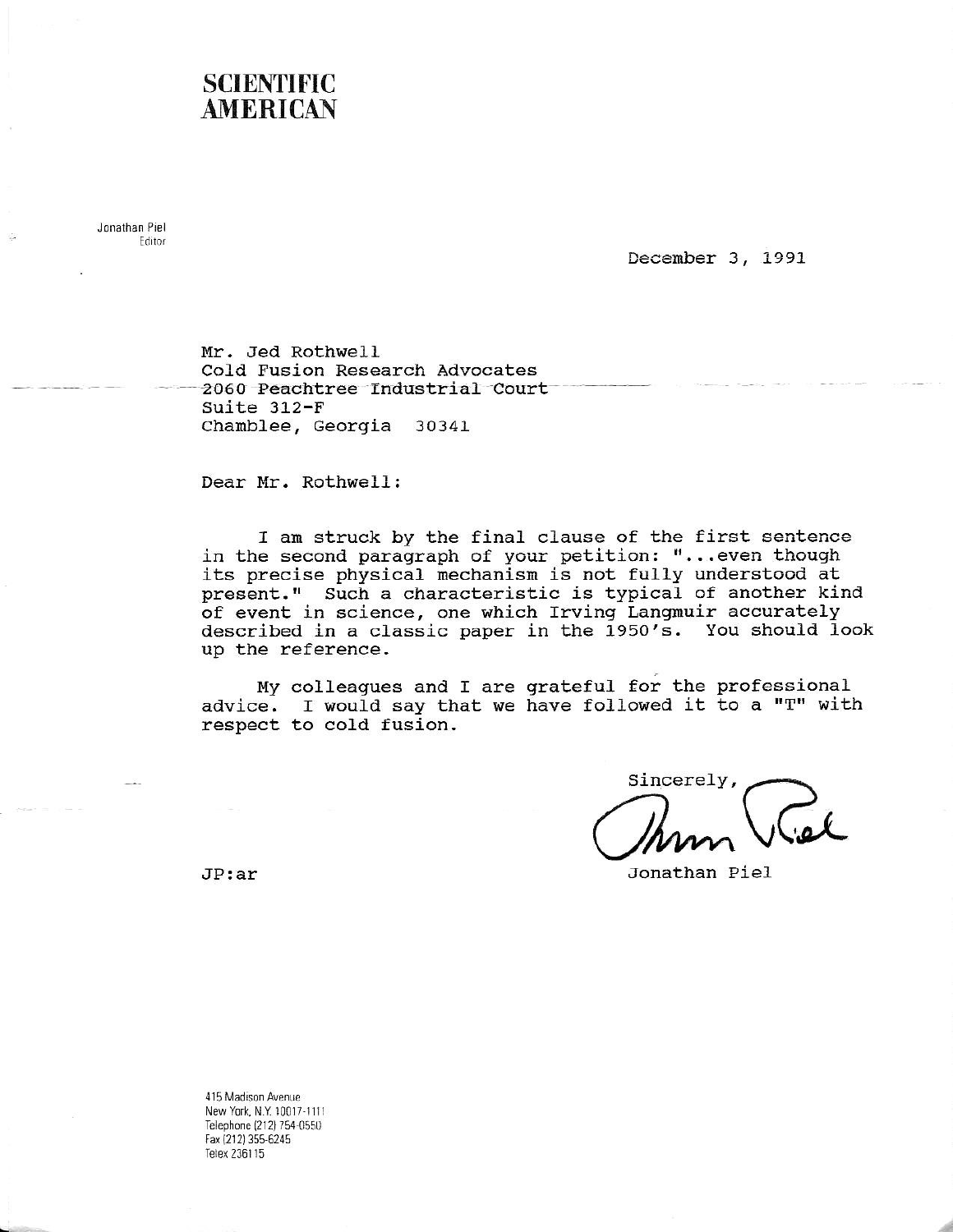### **Cold Fusion Research Advocates**

2060 Peachtree Industrial Court, Suite 312-F Chamblee, Georgia 30341

Phone: 404-451-9890 Fax: 404-458-2404

December 8, 1991

Dr. Jonathan Piel, Editor Scientific American, Inc. 415 Madison Avenue New York, NY 10017

Dear Dr. Piel,

Thank you for your brief, enlightening note. I shall copy it to all the other petition signatories.

One thing puzzles me. Langmuir lists six characteristics of 'pathological science,' but our statement that the "mechanism is not fully understood" is not among them:

- 1. Causative agents barely observable
- 2. Effect remains close to the limit of detectability
- 3. Claims of great accuracy
- 4. Fantastic theories contrary to experience suggested
- 5. Criticisms met by ad hoc excuses
- 6. The ratio of supporters to critics rises to 50% then falls

Which of these six do you have in mind, number four? We claim there is no accepted theory; surely that is not the same as claiming a fantastic theory. If you consider the lack of theory a hallmark of pathological science, are you expanding Langmuir's list? You condemn everything from high temperature superconductivity to human cognition, since these phenomena are not fully understood yet.

I strongly disagree with your last statement. Your coverage of Cold Fusion has been inaccurate and incomplete. You have made a catastrophic misjudgment, and your continuing refusal to reexamine the experimental evidence is nothing but close-minded unscientific obstinacy.

Sincerely,

Jed Rothwell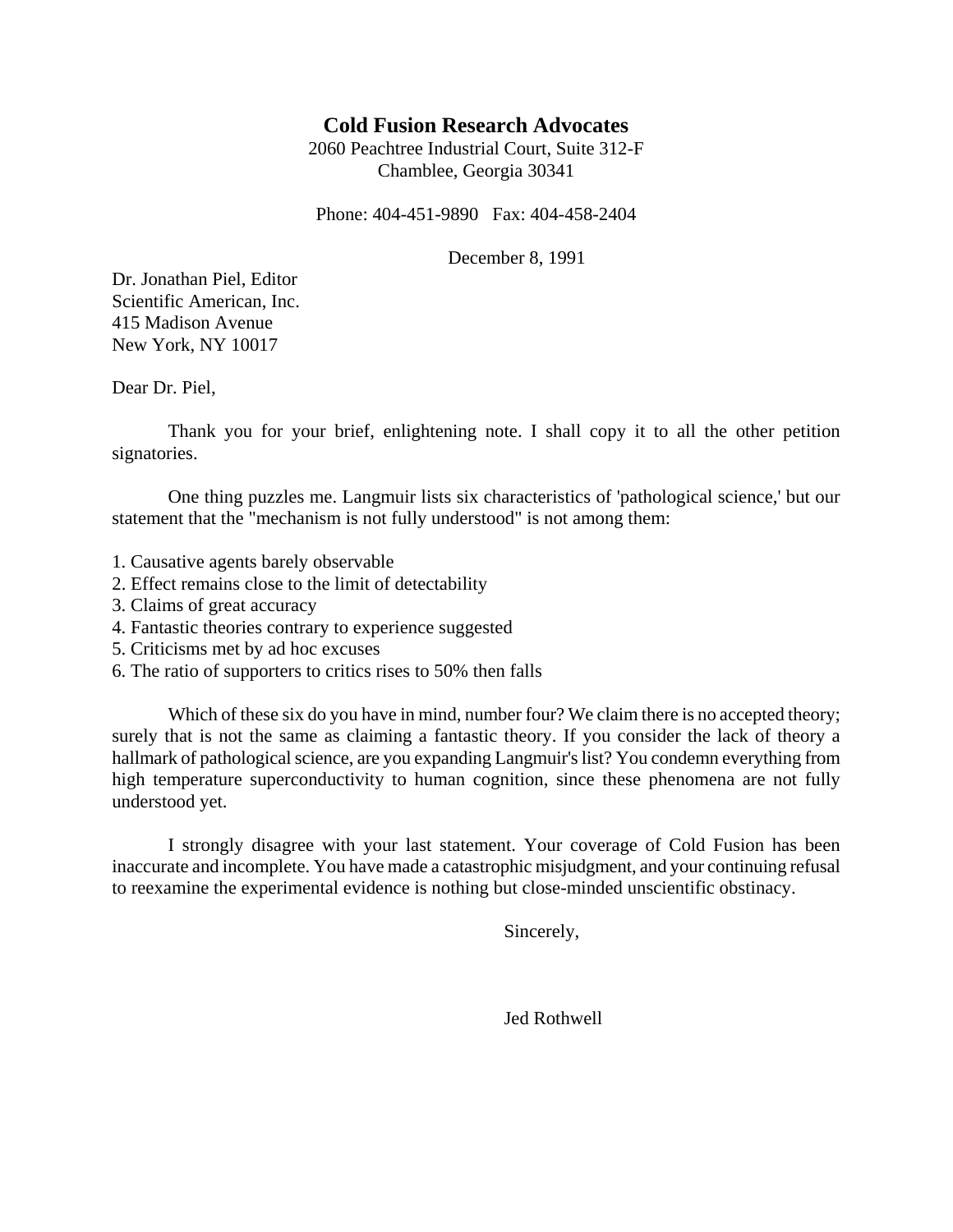Rennie responded:

Date: 21 May 2003 16:52:50 -0400 From: John Rennie <jrennie@sciam.com> Subject: Re: LENR-CANR.org To: Jed Rothwell <JedRothwell@mindspring.com> CC: Ed Storms <Storms2@ix.netcom.com> X-Mailer: QuickMail Pro 3.1 (Mac) Reply-To: John Rennie <jrennie@sciam.com>

Mr. Rothwell:

I'm not sure how you think letters from my long-gone predecessor will demonstrate "how irrational" I am, but you do what you feel is appropriate.

Moreover, I notice that although you called Jonathan Piel's decision "a catastrophic misjudgment" almost a dozen ago, the scientific mainstream would still side with him. Not bad as catastrophes go.

Your message is full of fresh vitriol but I'll repeat what I've said previously: it does you no good to curse Scientific American because the people you need to convince about the scientific credibility of cold fusion aren't journalists. They're professional physicists who review submissions for respectable technical journals. If you can convince mainstream scientists that LENR-CANR is real and significant, magazines like Scientific American will drop into line.

Good luck,

John Rennie -- John Rennie, editor in chief Scientific American 415 Madison Ave. New York, NY 10017 tel: 212-451-8813 fax: 212-755-1976 jrennie@sciam.com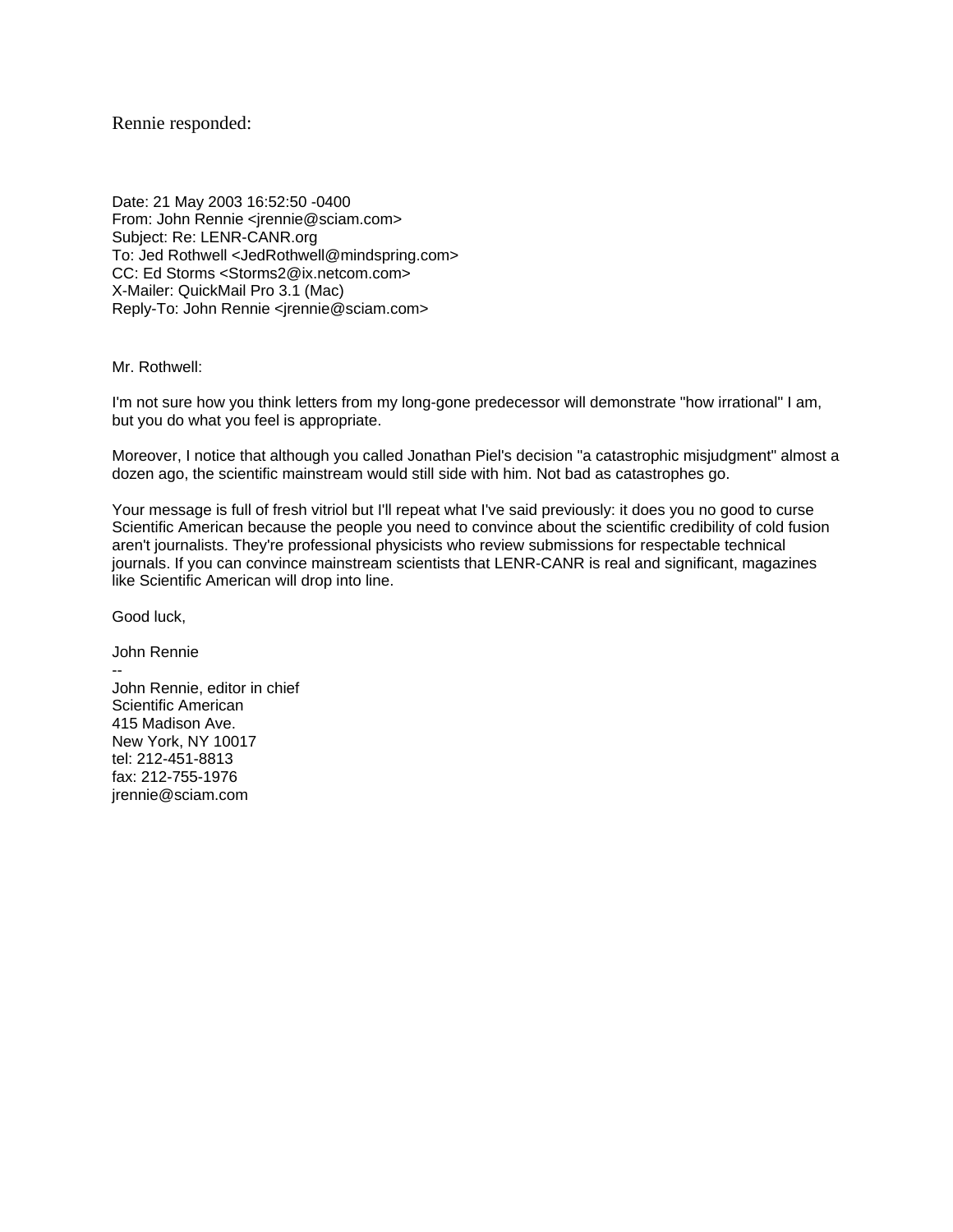My response:

You wrote:

I'm not sure how you think letters from my long-gone predecessor will demonstrate "how irrational" I am, but you do what you feel is appropriate.

I mean to establish how irrational your publication is, as an institution. Please note that you authored the article I referred to in the first letter. I presume you still agree with that article? If you have retracted I will note that fact in the document on LENR-CANR.org.

Moreover, I notice that although you called Jonathan Piel's decision "a catastrophic misjudgment" almost a dozen ago, the scientific mainstream would still side with him. Not bad as catastrophes go.

It resembles the *Scientific American's* previous record set in 1906, when you continued to dismiss & ridicule the Wright brothers three years after Kitty Hawk. You went along with the crowd then and refused to look at the evidence, just as you are doing now. (See attached.)

If you can convince mainstream scientists that LENR-CANR is real and significant, magazines like Scientific American will drop into line.

You can see from the publications in our Library that researchers did that years ago. The Japanese Journal of Applied Physics, for example, is considered the most prestigious journal in Japan. It devoted an issue to cold fusion and it has published several articles recently, including definitive work by Iwamura et al. (Mitsubishi). Cold fusion is attacked in the U.S. and the U.K., but not elsewhere.

Your message is full of fresh vitriol . . .

You are incorrect. Perhaps you are suffering from cognitive dissonance. I am mainly amused, and reconciled to your views. I only hope to make use of them to push you out of the way -- politically speaking! (I am a timid person who would never physically push anyone.) Some people in this field, such as the late Julian Schwinger, were upset and filled with vitriol. He wrote:

> "The pressure for conformity is enormous. I have experienced it in editors rejection of submitted papers, based on venomous criticism of anonymous referees. The replacement of impartial reviewing by censorship will be the death of science."

<http://www.lenr-canr.org/acrobat/SchwingerJcoldfusiona.pdf>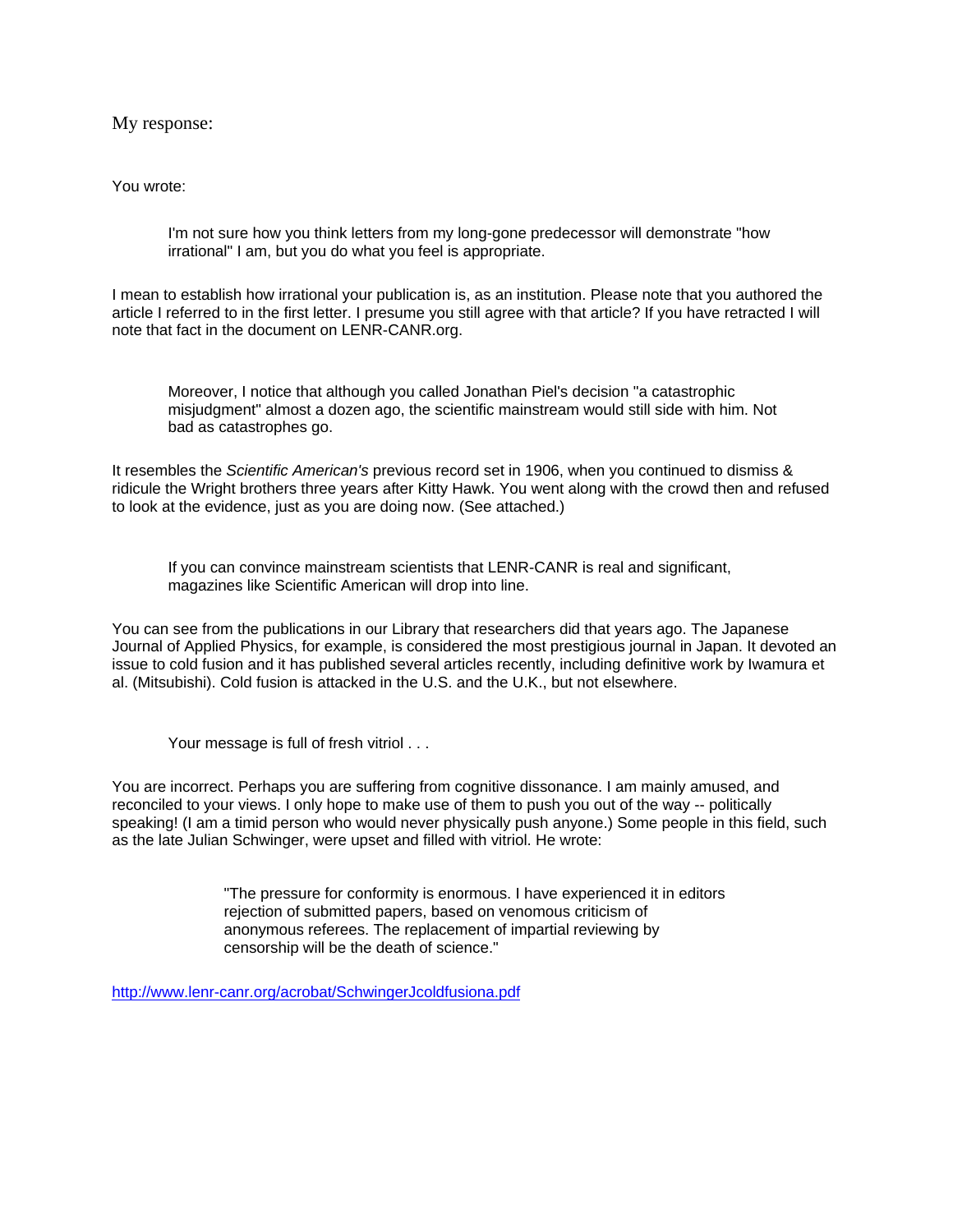You may think this issue is dead, but many people disagree. Readers have downloaded 110,000 papers from our website since we opened it on October 7, 2002. We are now distributing ~10,000 per week, or roughly one-third of your newsstand distribution, I believe. The Internet has given us a voice, despite your ridicule.

- Jed Rothwell

- - - - - - - - - - - - - - - - - - - -

"If such sensational and tremendously important experiments are being conducted in a not very remote part of the country, on a subject in which everyone feels the most profound interest, is it possible to believe that the enterprising American reporter, who, it is well known, comes down the chimney when the door is locked in his face even when he has to scale a fifteen-story skyscraper to do so would not have ascertained all about them and published them broadcast long ago?"

- The Wright Aeroplane and its Fabled Performances, Scientific American, January 13, 1906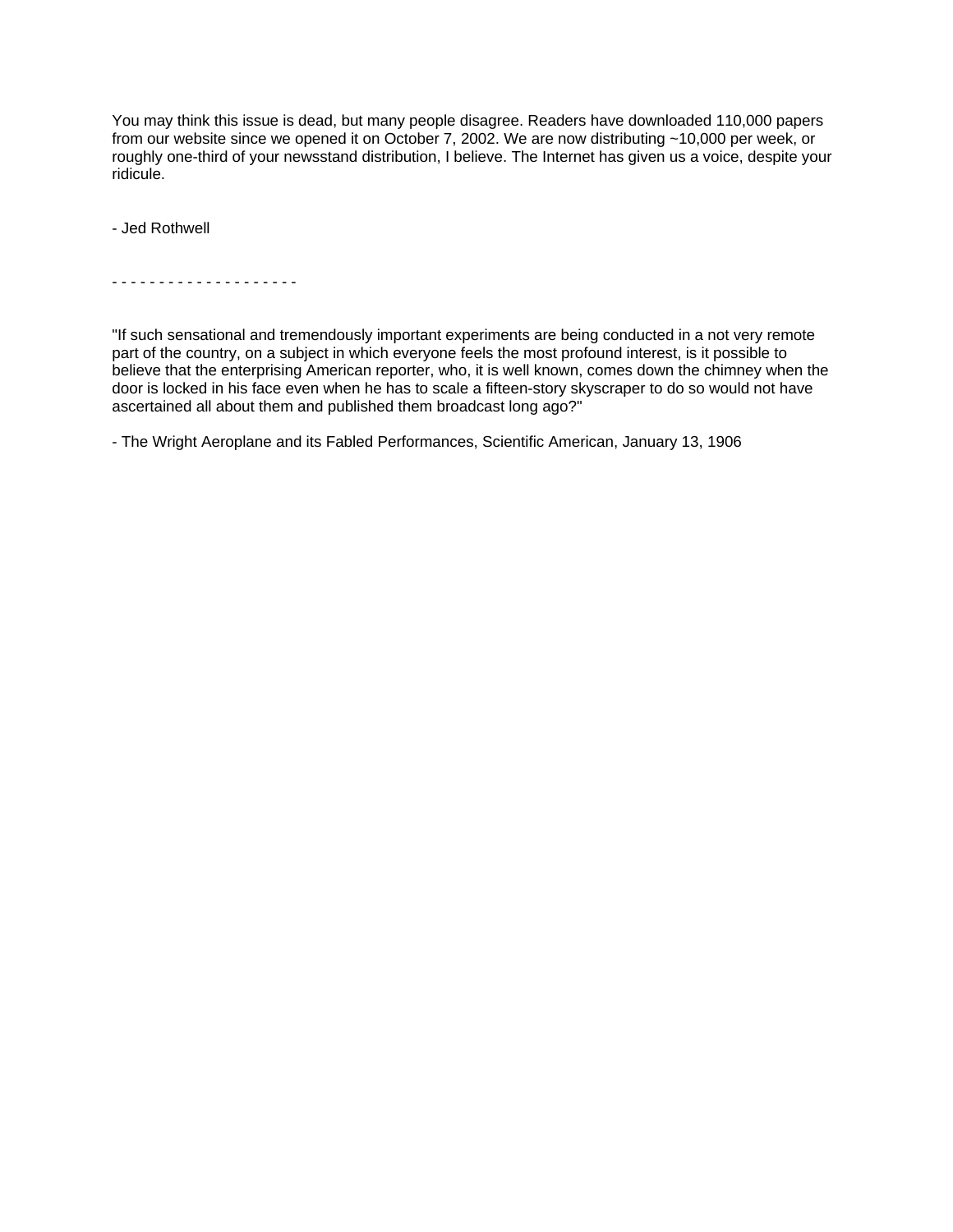Rennie responded promptly, in a remarkably open and forthright tone:

Subject: Re: LENR-CANR.org To: Jed Rothwell <JedRothwell@mindspring.com> CC: Ed Storms <Storms2@ix.netcom.com>

Mr. Rothwell:

If so much of the scientific community outside the U.S. and U.K. is supportive of LENR-CANR, it hardly seems necessary for you to try so hard to enlist Scientific American to publicize your cause. It is odd, though, that although we have editions and well-respected scientific contacts all around the world, I have never heard any of them request an article making the case for the phenomenon.

Perhaps you will say that you are not looking to enlist Scientific American, much as you say that your last message was not vitriolic (I must have been misled by your announced intention to ridicule us.) But then why bother to write to us at all? Leave us to suffer the ignominy of our catastrophic misjudgments without warning.

It's funny that you would cite the case of the Wright Brothers to show how misguided Scientific American has been in the past. Actually, Scientific American covered the development of aviation long before the Wrights' 1903 flight; I believe we had photos of the Wrights and their glider experiments in 1902. We enthusiastically published all about the attempts to develop heavier-than-air craft by the Wrights' contemporaries, both before and after the Kitty Hawk flights. So you couldn't honestly argue that Scientific American didn't believe in the possibility of airplanes--to the contrary, we saw planes as a technical challenge that somebody would eventually crack.

The Wrights were very secretive. Unlike many of their contemporaries, they didn't want to reveal many details about how their aircraft worked because they wanted to maintain a monopoloy on certain aviation technologies. My hunch is that my predecessors in 1906 published their article in part as a goad to get the Wrights to reveal more to the world (if only the Wrights had published in peer-reviewed journals, for example....)

So to me the Wrights don't seem like a very good parallel to the case of LENR-CANR. In 1906 Scientific American (along with other publications and inventors) was extremely eager to learn more about what the Wrights had to offer, but the Wrights didn't want to reveal it. Today the LENR-CANR camp wants publicity, but Scientific American (along with most scientists) doesn't find the case very persuasive.

I don't imagine that any of what I just wrote will influence your decisions to draw such parallels, but I include it for your own information.

Anyway, good luck with your ongoing campaign to brush Scientific American aside (politically!). I could use a rest, and I imagine it will be peaceful in the dustbin of history. When I get there, can I have your seat?

Sincerely,

--

John Rennie

John Rennie, editor in chief Scientific American 415 Madison Ave. New York, NY 10017 tel: 212-451-8813 fax: 212-755-1976 jrennie@sciam.com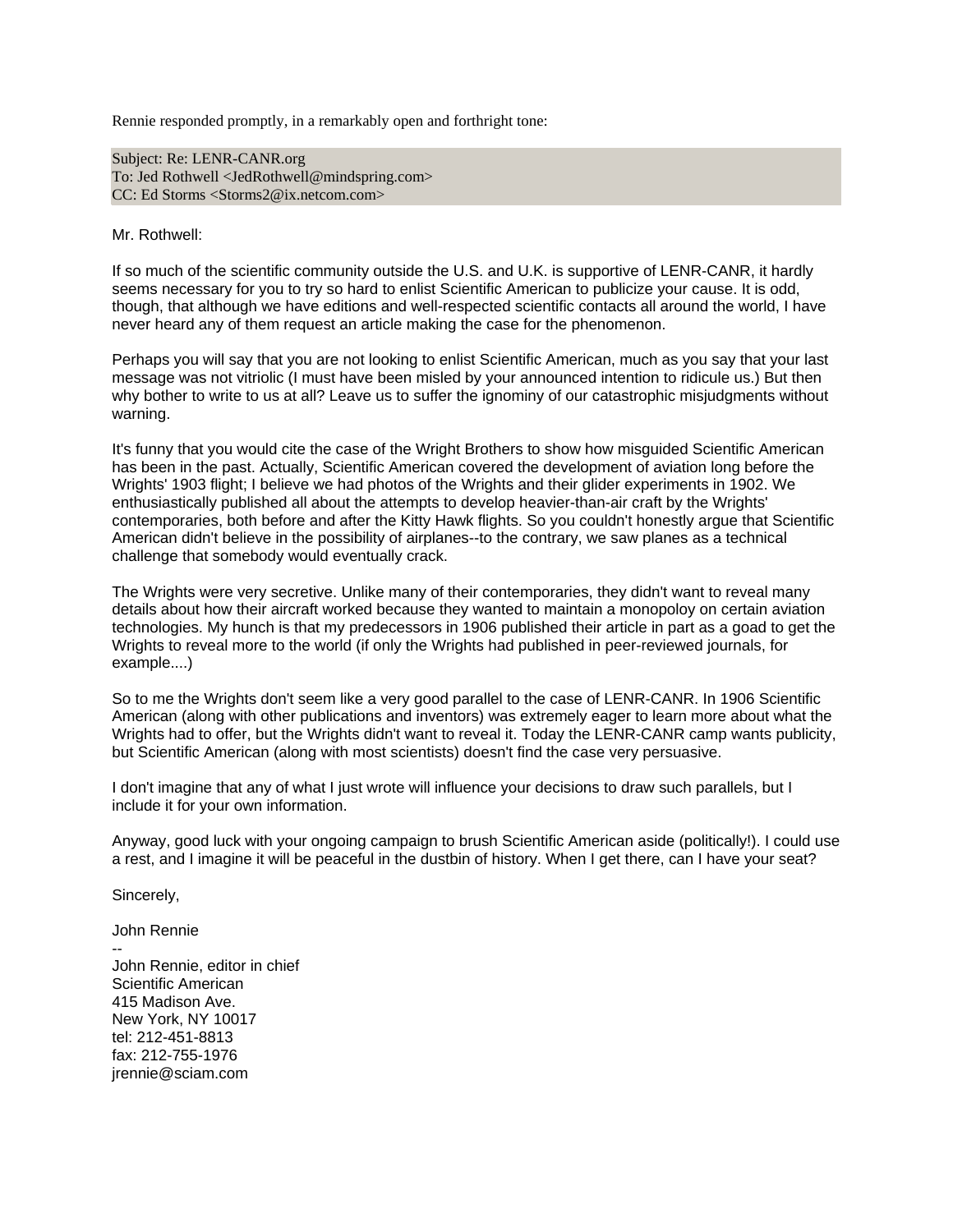My response, the same day:

You wrote:

If so much of the scientific community outside the U.S. and U.K. is supportive of LENR-CANR, it hardly seems necessary for you to try so hard to enlist Scientific American to publicize your cause.

I am not trying hard. That would be futile. I appreciate the opportunity to communicate with you, and I appreciate your forthright expression of your opinions.

 It is odd, though, that although we have editions and well-respected scientific contacts all around the world, I have never heard any of them request an article making the case for the phenomenon.

Schwinger, Fleischmann, Storms and other distinguished scientists told me they gave up trying to communicate with you years ago.

Perhaps you will say that you are not looking to enlist Scientific American, much as you say that your last message was not vitriolic (I must have been misled by your announced intention to ridicule us.)

I am not trying to ridicule you. I am publishing your words verbatim. I would like the world to see exactly what you think, what you have read about cold fusion, what you know about it, and how you formed your opinions. I want our readers to judge you by your own words. Some readers will agree with you. Others may find your statements ridiculous, or infuriating.

(By the way, the record does not have to be perfectly verbatim. If you would like to make changes, or add clarifications or footnotes to your previous notes, please let me know. E-mail is so easy a person sometimes lets mistakes slip through. I myself often use voice input, which produces peculiar, non-human errors!)

But then why bother to write to us at all?

I am writing to you in order to elicit the kind of response you have provided. You have done the field a great service by revealing your honest opinions and the extent of your knowledge.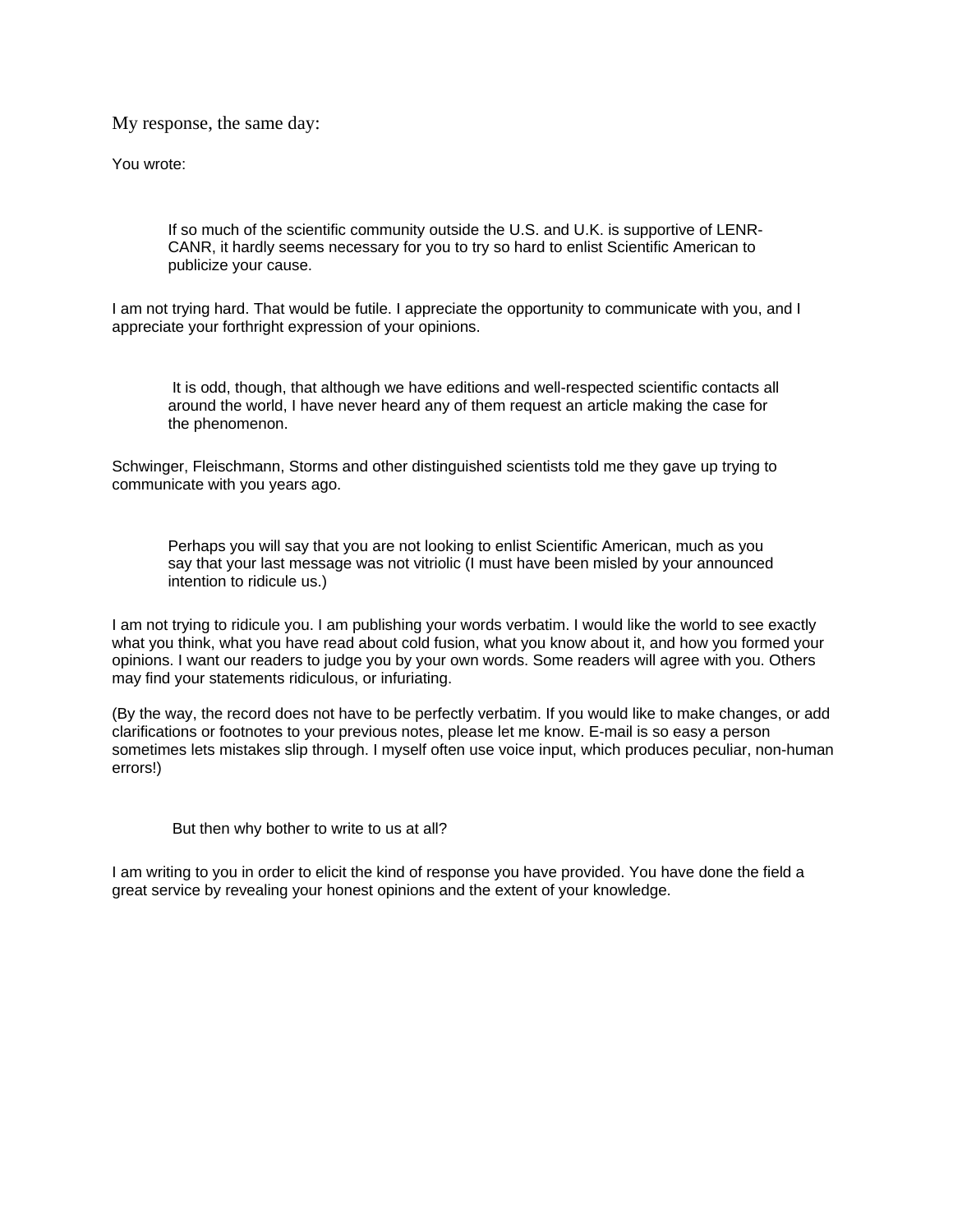It's funny that you would cite the case of the Wright Brothers to show how misguided Scientific American has been in the past. Actually, Scientific American covered the development of aviation long before the Wrights' 1903 flight; I believe we had photos of the Wrights and their glider experiments in 1902. We enthusiastically published all about the attempts to develop heavier-than-air craft by the Wrights' contemporaries, both before and after the Kitty Hawk flights. So you couldn't honestly argue that Scientific American didn't believe in the possibility of airplanes--to the contrary, we saw planes as a technical challenge that somebody would eventually crack.

The Wrights were very secretive.

These statements are incorrect. They are based on often-repeated myths. I suggest you review the "The Wright Brothers - An Authorized Biography" by Fred C. Kelly, or look up "Scientific American" in the index in T. Crouch, "The Bishop's Boys" (W. W. Norton, 1989). The claim that the Wrights were "secretive" is particular risible, as pointed out by Kelly:

> Dan Kumler . . . city editor Daily News, in Dayton, recalled in 1940... that many people who had been on interurban cars passing the Huffman field and seen the Wrights in the air used to come to the Daily News office to inquire why there was nothing in the paper about the flights.

Such callers, said Kumler, got to be a nuisance.

And why wasn't there anything in the paper? Kumler was asked.

 We just didn't believe it, he said. Of course you remember that the Wrights at that time were terribly secretive.

 You mean they were secretive about the fact that they were flying over an open field?

 I guess, said Kumler, grinning, after a moments reflection, the truth is that we were just plain dumb.

See:<http://lenr-canr.org/acrobat/RothwellJthewrightb.pdf>

 Unlike many of their contemporaries, they didn't want to reveal many details about how their aircraft worked because they wanted to maintain a monopoloy on certain aviation technologies.

They were issued a patent in 1906. A patent must reveal all details or it will be ruled invalid. Their patent was upheld.

 My hunch is that my predecessors in 1906 published their article in part as a goad to get the Wrights to reveal more to the world (if only the Wrights had published in peerreviewed journals, for example....)

They did, starting in 1902. Also, reporters who visited them were free to watch flight tests, which were infrequent because flying was so dangerous. On days when no flights took place, reporters and potential investors were show equipment, photographs, a list of 60 local witnesses, and affidavits from a bank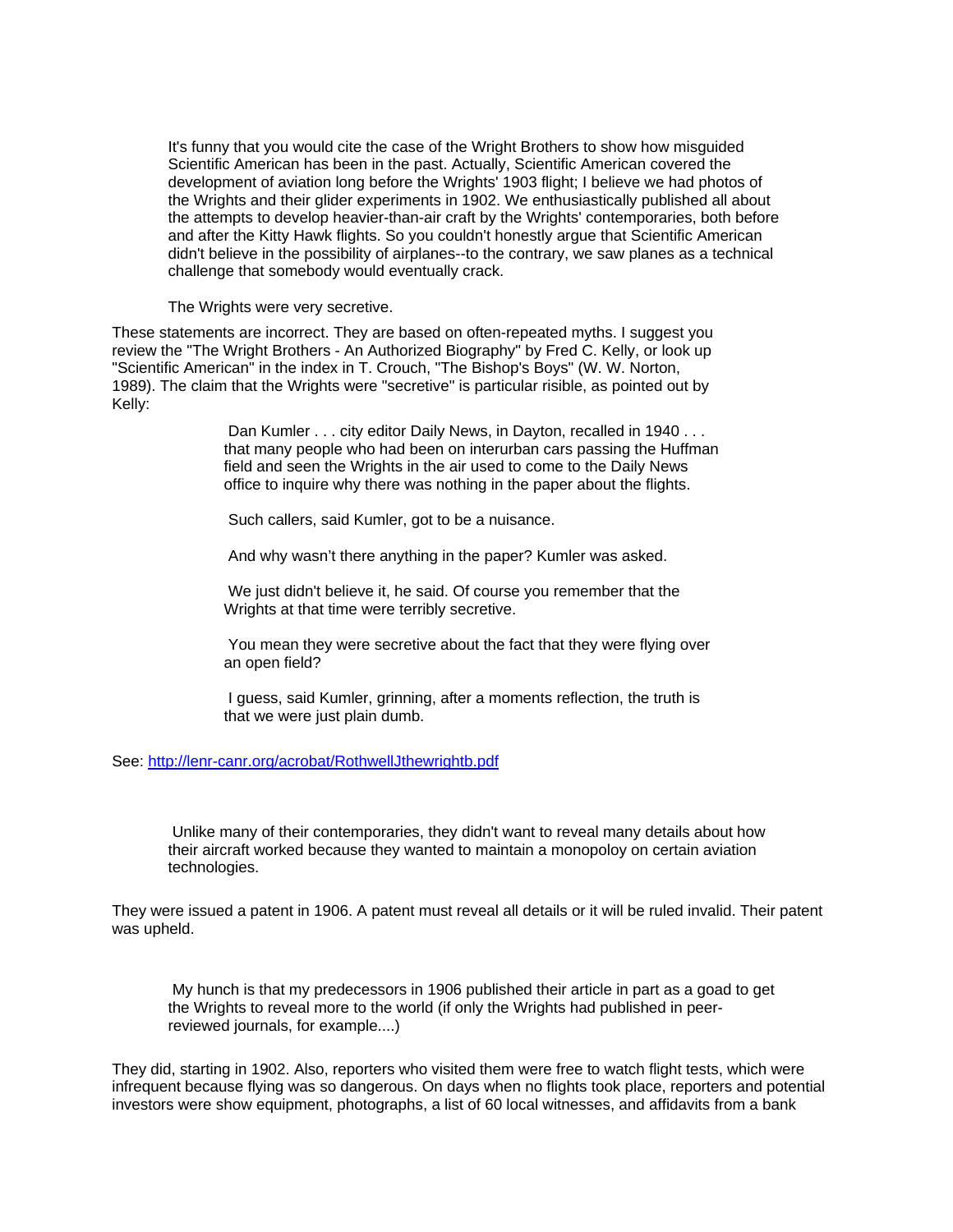president and other leading citizens of Dayton attesting to the Wright's claims. The *Scientific American* editors did not believe the Wrights because they never bothered to send anyone to Dayton, they never looked at any of this evidence, and they ignored letters from independent observers who had watched the flights.

So to me the Wrights don't seem like a very good parallel to the case of LENR-CANR. In 1906 Scientific American (along with other publications and inventors) was extremely eager to learn more about what the Wrights had to offer, but the Wrights didn't want to reveal it. Today the LENR-CANR camp wants publicity, but Scientific American (along with most scientists) doesn't find the case very persuasive.

With all due respect, I doubt that you have reviewed the literature closely. As far as I know, you have not published a critical review or any rigorous technical arguments explaining why you think these results are incorrect, nor have you cited any critical review written by someone else.

Writing a review takes months of hard work. As far as I know, neither you nor any other skeptic has published a paper showing errors in any major experiment. Therefore, you are expressing mere opinion, not a debatable or testable argument. Until you cite specific, detailed, original source, peer-reviewed papers, and you point out mistakes in the choice of instruments or techniques, you have no grounds for disbelieving cold fusion. You have no basis to form any opinion, positive or negative. You certainly have no grounds to mock it or dismiss it, as you did in the article I cited earlier.

As far as I know, only one scientist has published a technical paper that attempted to find fault in one set of experiments. I do not think he did a credible job. See:

<http://lenr-canr.org/acrobat/Fleischmanreplytothe.pdf>

Another negative report, the DoE ERAB report, was published while the first round of replications was getting underway, long before results were published, so it does not count. Also, some of the researchers the ERAB report described contacted the authors and told them the draft document misrepresented their work and failed to report positive results, but the authors ignored them. See:

<http://lenr-canr.org/acrobat/ERABreportofth.pdf>

I don't imagine that any of what I just wrote will influence your decisions to draw such parallels, but I include it for your own information.

You have been a great help. Thank you. By "parallel" I assume you mean to the Wright brothers history. I suggest you include information from Crouch. He is the Senior Curator of the Division of Aeronautics at the National Air and Space Museum, so he probably knows more about the Wrights that you do, and much more than I do.

- Jed Rothwell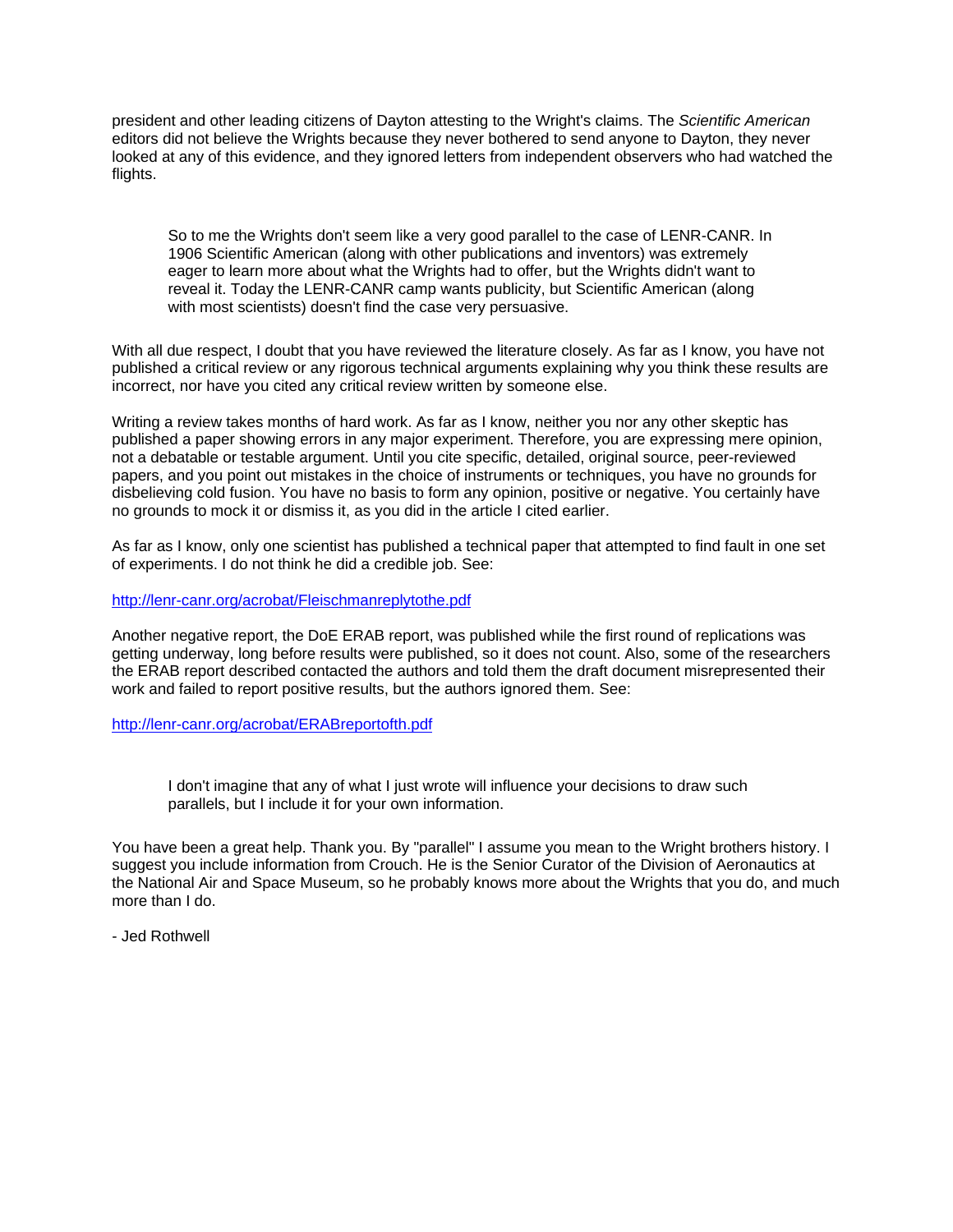Rennie responded in considerable detail:

Date: 22 May 2003 12:48:30 -0400 From: John Rennie <jrennie@sciam.com> Subject: Re: LENR-CANR.org To: Jed Rothwell <JedRothwell@mindspring.com> CC: Ed Storms <Storms2@ix.netcom.com> X-Mailer: QuickMail Pro 3.1 (Mac) Reply-To: John Rennie <jrennie@sciam.com>

#### Mr. Rothwell:

Since I think history will show that my remarks hold up better than yours, I won't worry about looking ridiculous. (I must have gotten the misimpression that you wanted to ridicule us from your comment in your first message to me, "I think I will append these letters to our Appeal so that readers will see how irrational you are.")

The gist of your comments about Scientific American and the Wrights is that we didn't believe in their claims to have flown, and we couldn't be bothered looking at the evidence, right?

>The Scientific American editors did not believe the >Wrights because they never bothered to send anyone to Dayton, they never >looked at any of this evidence, and they ignored letters from independent >observers who had watched the flights.

You're mistaken. As I've mentioned previously, Scientific American covered the early work in aviation extensively, and anyone who looks the issues from that era will see just how true that was.

You're most especially wrong in trying to give the impression that Scientific American didn't credit the Wrights claims to have flown. For example, here is what we published in our December 29, 1903 edition, just a couple of weeks after the Kitty Hawk flight:

Scientific American December 26, 1903 LXXXIX, No. 26 page 486, Col. 3 A Successful Experiment with a Motor-Driven Aeroplane.

 On December 17 the Messrs. Orville and Wilbur Wright made some successful experiments at Kitty Hawk, N.C., with an aeroplane propelled by a 16-horsepower, four-cylinder, gasoline motor, and weigh-ing complete more than 700 pounds.

 The aeroplane was started from the top of a 100-foot sand dune. After it was pushed off, it at first glided downward near the surface of the incline. Then, as the propellers gained speed, the aeroplane rose steadily in the air to a height of about 60 feet, after which it was driven a distance of some three miles [sic] against a twenty-mile-an-hour wind at a speed of about eight miles an hour. Mr. Wilbur Wright was able to land on a spot he selected, without hurt to himself or the machine. This is a decided step in advance in aerial navigation with aeroplanes, and it is probably due to the increased degree of controllability resulting from the Wright brothers' novel form of horizontal rudder, which is a small guiding aeroplane placed in front of, instead of behind, the aeroplane proper. A well illustrated de-scription of the Wright aeroplane appeared in our February 22, 1902, issue. The present aeroplane has the very large surface of 510 square feet, making its apparent entire controllability all the more remarkable.

What then of the quotation from Scientific American that you cited, which seemed to cast doubt on the Wrights' claims? That was on a rather different matter from 1905 (not 1906 as you said--and of course, before the Wright patents were granted):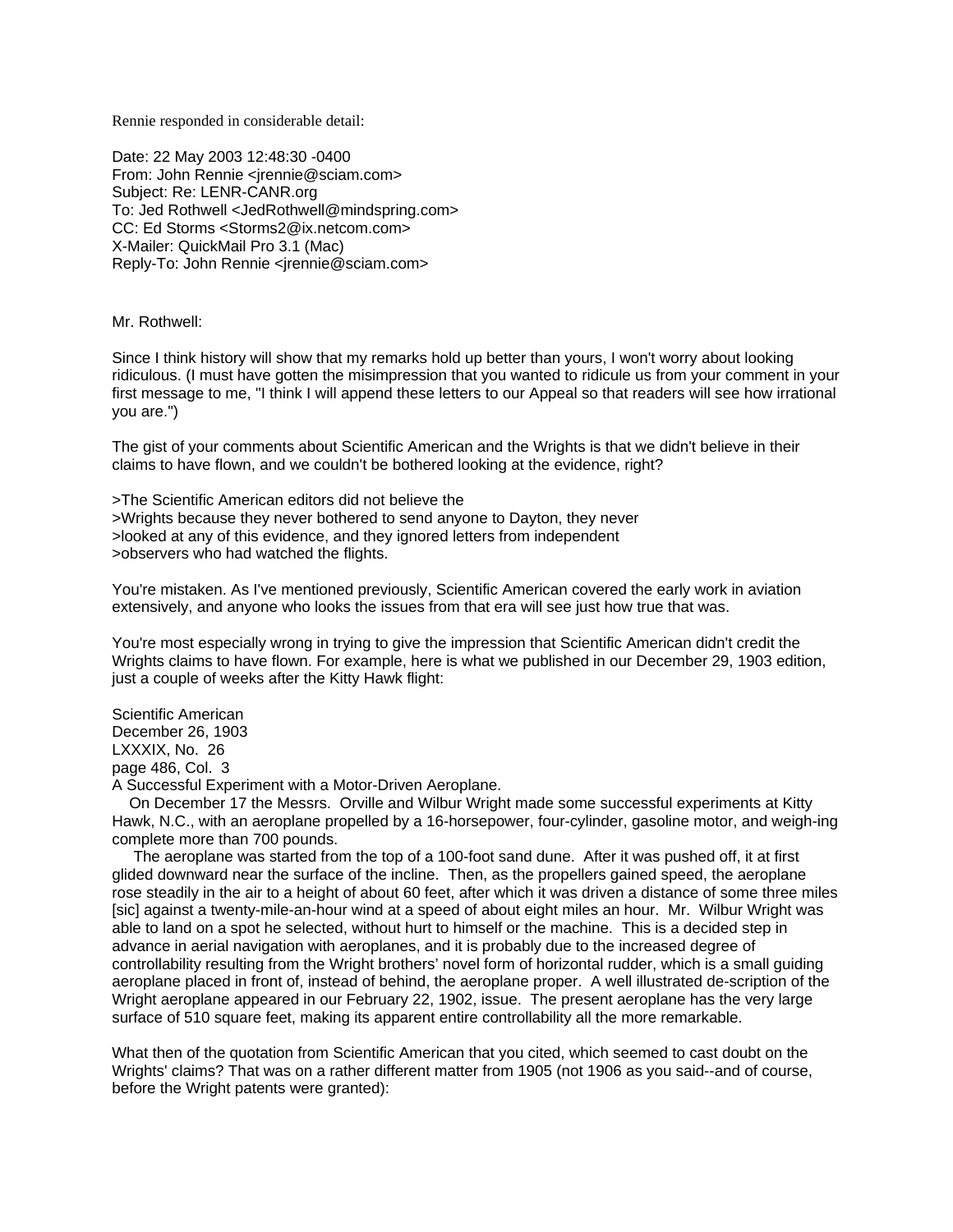Scientific American Vol. XCIV No. 2 January 13, 1905 Page 40

The Wright Aeroplane and its Fabled Performance

 A Parisian automobile paper recently published a letter from the Wright brothers to Capt. Ferber of the French army, in which statements are made that certainly need some public substantiation from the Wright brothers. In the letter in question it is alleged that on September 26, the Wright motor-driven aeroplane covered a distance of 17.961 kilometers in 18 minutes and 9 seconds, and that its further progress was stopped by lack of gasoline. On September 29 a distance of 19.57 kilometers was covered in 19 minutes and 55 seconds, the gasoline supply again having been exhausted. On September 30 the machine traveled 16 kilometers in 17 minutes and 15 seconds; this time a hot bearing prevented further remarkable progress. Then came some eye-opening records. here they are:

 October 3: 24.535 kilometers in 25 minutes and 5 seconds. (Cause of Stoppage, hot bearing.) October 4: 33.456 kilometers in 33 minutes and 17 seconds. (Cause of stoppage,

hot bearing.) October 5: 38.956 kilometers in 33 minutes and 3 seconds. (Cause of stoppage, exhaustion of gasoline supply.)

 It seems that these alleged experiments were made at Dayton, Ohio, a fairly large town, and that the newspapers of the United States, alert as they are, allowed these sensational performances to escape their notice. When it is considered that Langley never even successfully launched his man-carrying machine, that Langley's experimental model never flew more than a mile, and that Wright's mysterious aeroplane covered a reputed distance of 38 kilometers at the rate of one kilometer a minute, we have the right to exact further information before we place reliance on these French reports. Unfortunately, the Wright brothers are hardly disposed to publish any substantiation or to make public experiments, for reasons best known to themselves. If such sensational and tremendously important experiments are being conducted in a not very remote part of the country, on a subject in which almost everybody feels the most profound interest, is it possible to believe that the enterprising American reporter, who, it is well known, comes down the chimney when the door is locked in his face--even if he has to scale a fifteen-story skyscraper to do so-- would not have ascertained all about them and published them broadcast long ago? Why particularly, as it is further alleged, should the Wrights desire to sell their invention to the French government for a "million" francs. Surely their own is the first to which they would be likely to apply.

We certainly want more light on the subject.

So the skepticism of Scientific American's editors was not about whether the Wrights flew (which the magazine acknowledged years before), it was about whether some of the sensational claims that the Wrights were making about the distances that they had flown were credible, given their financial interests. Not the same at all. If you publish the Scientific American excerpt in full and in context, suddenly it doesn't look so ridiculous, does it?

The editors of Scientific American were right to be skeptical about such poorly documented claims at the time, just as its editors today are right to be skeptical of mountains of cold fusion "evidence" that somehow fail to convince most physicists that the phenomenon is real and significant.

#### You also wrote:

>With all due respect, I doubt that you have reviewed the literature >closely. As far as I know, you have not published a critical review or any >rigorous technical arguments explaining why you think these results are >incorrect, nor have you cited any critical review written by someone else. >Writing a review takes months of hard work. As far as I know, neither you >nor any other skeptic has published a paper showing errors in any major >experiment. Therefore, you are expressing mere opinion, not a debatable or >testable argument. Until you cite specific, detailed, original source,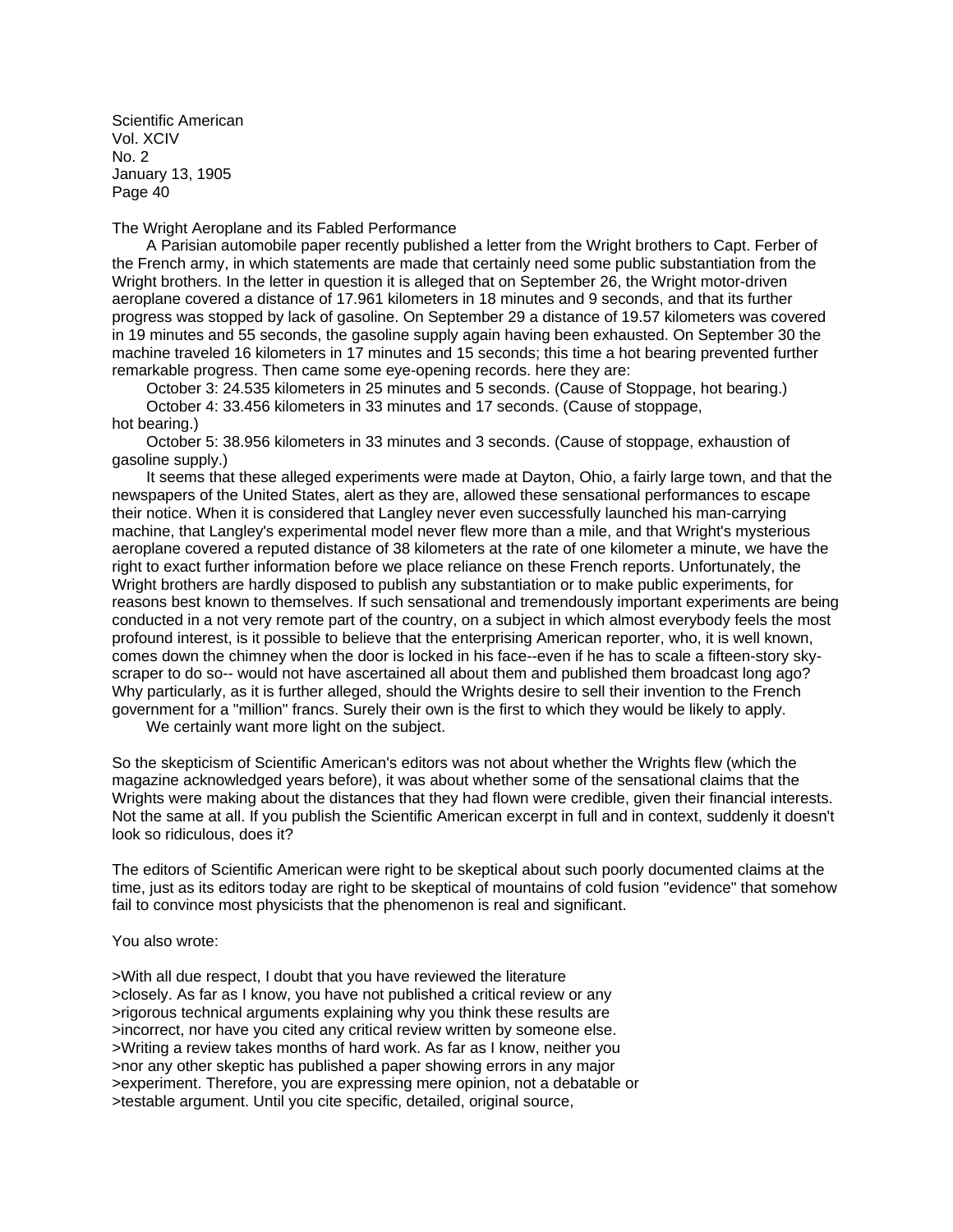>peer-reviewed papers, and you point out mistakes in the choice of >instruments or techniques, you have no grounds for disbelieving cold >fusion. You have no basis to form any opinion, positive or negative. You >certainly have no grounds to mock it or dismiss it, as you did in the >article I cited earlier.

These arguments seem to form the core of your reasons for thinking that Scientific American is remiss in not writing about LENR-CANR, or in doing so briefly and critically. But they rest on two misconceptions.

The first one is apparently a misconception about how scientific method works. You are claiming that unless we (or, more properly, mainstream physicists) establish a technical basis for disbelieving claims of LENR-CANR, we have no basis for dismissing it. But it is not up to mainstream physicists to disprove LENR-CANR; it is up to LENR-CANR's physicists to come up with convincing proofs. The burden of evidence is on those who wish to establish a new proposition.

The second misconception concerns Scientific American's function. We're journalists here at the magazine, even those of us with scientific credentials. We don't claim to be authorities on physics or any other discipline (for all that there is quite a lot of real expertise built into our staff). For that reason, the scientific points of view we choose to publish are ones that have already been vetted in the technical, peer-reviewed literature and that generally seem to represent a consensus within the scientific community. To do otherwise would mean that we were pretending to be more expert than the actual scientific authorities. That is not what Scientific American's readers want or expect.

(As for whether we're entitled to mock cold fusion...well, sorry if you disagree, but that opinion reflects the consensus of most scientists, too.)

So it really doesn't make a difference to me if LENR-CANR advocates petition me for articles on the subject; I'll put them on the stack of similar requests from the scientific creationists, the global warming deniers the face-on-Mars people, the crypto-archaeologists, and all the others who want publicity and scientific respectability but can't make their case convincingly to the community of scientists. But I'll say this again, too: if LENR-CANR's physicists can convince the mainstream physics community that they've got a credible case and articles to that effect start appearing in major peer-reviewed journals, Scientific American would be glad to write about it.

You and I have been over this several times already in this correspondence, and there's really nothing more to add, so you'll have to excuse me if I bow out of these exchanges hereafter. I can use the time more productively to put out a magazine, and you can use the time more productively to...well, I'm sure there's something. You'll undoubtedly want the last word, and you're welcome to it.

### John Rennie

-- John Rennie, editor in chief Scientific American 415 Madison Ave. New York, NY 10017 tel: 212-451-8813 fax: 212-755-1976 jrennie@sciam.com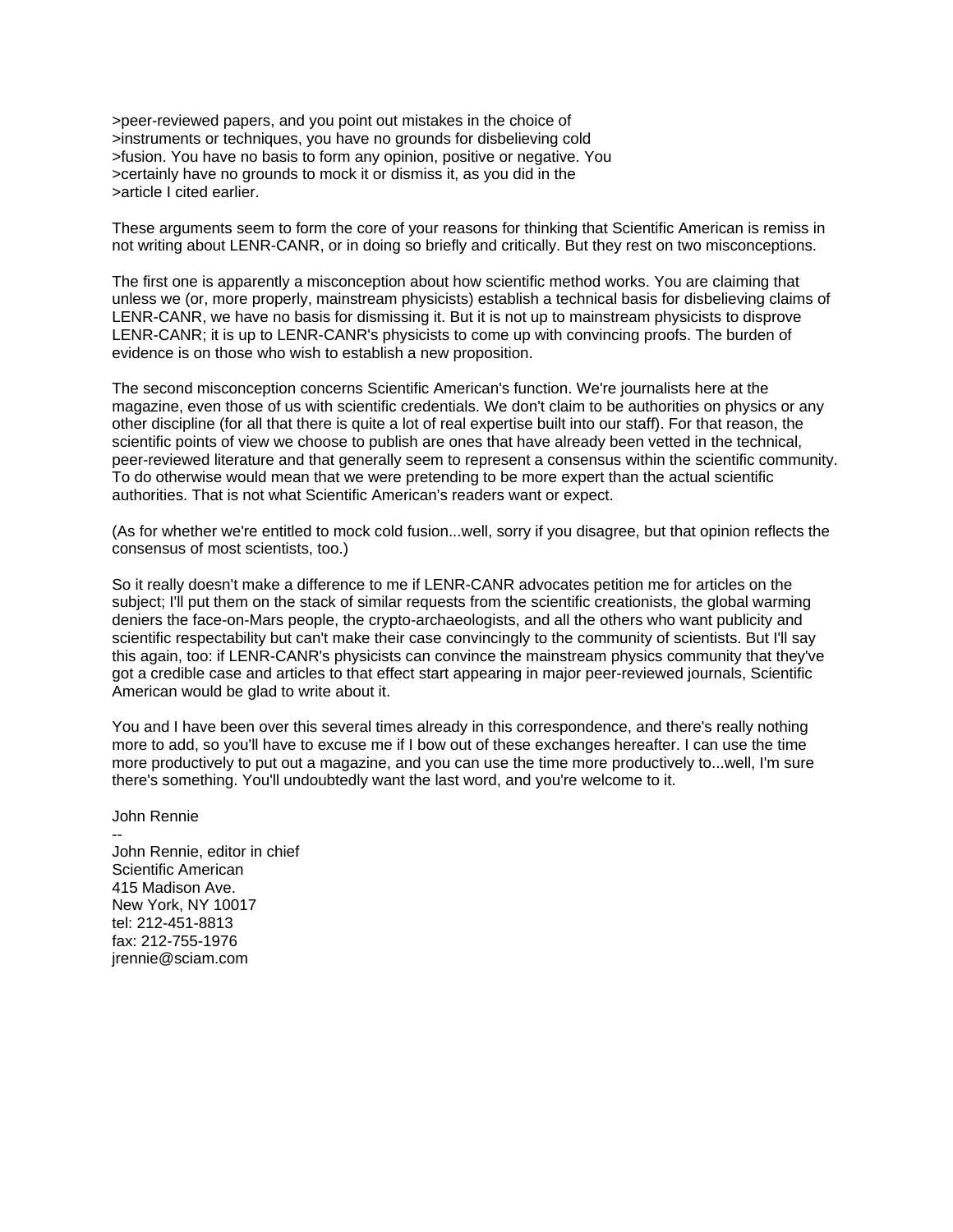I responded:

You wrote:

Since I think history will show that my remarks hold up better than yours, I won't worry about looking ridiculous. (I must have gotten the misimpression that you wanted to ridicule us from your comment in your first message to me, "I think I will append these letters to our Appeal so that readers will see how irrational you are.")

That is not the same as ridiculing you. I take your point of view seriously, and I mean to expose it in as much detail as you will permit, so that the readers can judge for themselves.

Please note I am quoting your own words, in full. In contrast, you have ridiculed cold fusion, and as far as I know you have not published a single paper authored by any of the cold fusion researchers themselves, describing their own work, in their own words. I have not seen one paragraph, diagram, or data graph taken from any peer-reviewed cold fusion paper in your magazine. You have published only statements made by people who strongly oppose cold fusion, and who apparently have not read the literature, since they have not cited any technical details to bolster their opinions. This seems extreme to me.

The gist of your comments about Scientific American and the Wrights is that we didn't believe in their claims to have flown, and we couldn't be bothered looking at the evidence, right?

Please note those comments were made by Orville Wright, Fred Kelly and Tom Crouch. They are the leading experts in the history of the Wrights. I am merely quoting and citing them.

>The Scientific American editors did not believe the >Wrights because they never bothered to send anyone to Dayton, they never >looked at any of this evidence, and they ignored letters from independent >observers who had watched the flights.

You're mistaken.

Not me. Perhaps Wright et al. were mistaken, but I think they present compelling evidence.

 As I've mentioned previously, Scientific American covered the early work in aviation extensively, and anyone who looks the issues from that era will see just how true that was.

You're most especially wrong in trying to give the impression that Scientific American didn't credit the Wrights claims to have flown. For example, here is what we published in our December 29, 1903 edition, just a couple of weeks after the Kitty Hawk flight:

Scientific American December 26, 1903 LXXXIX, No. 26 page 486, Col. 3 A Successful Experiment with a Motor-Driven Aeroplane. On December 17 the Messrs. Orville and Wilbur Wright made some successful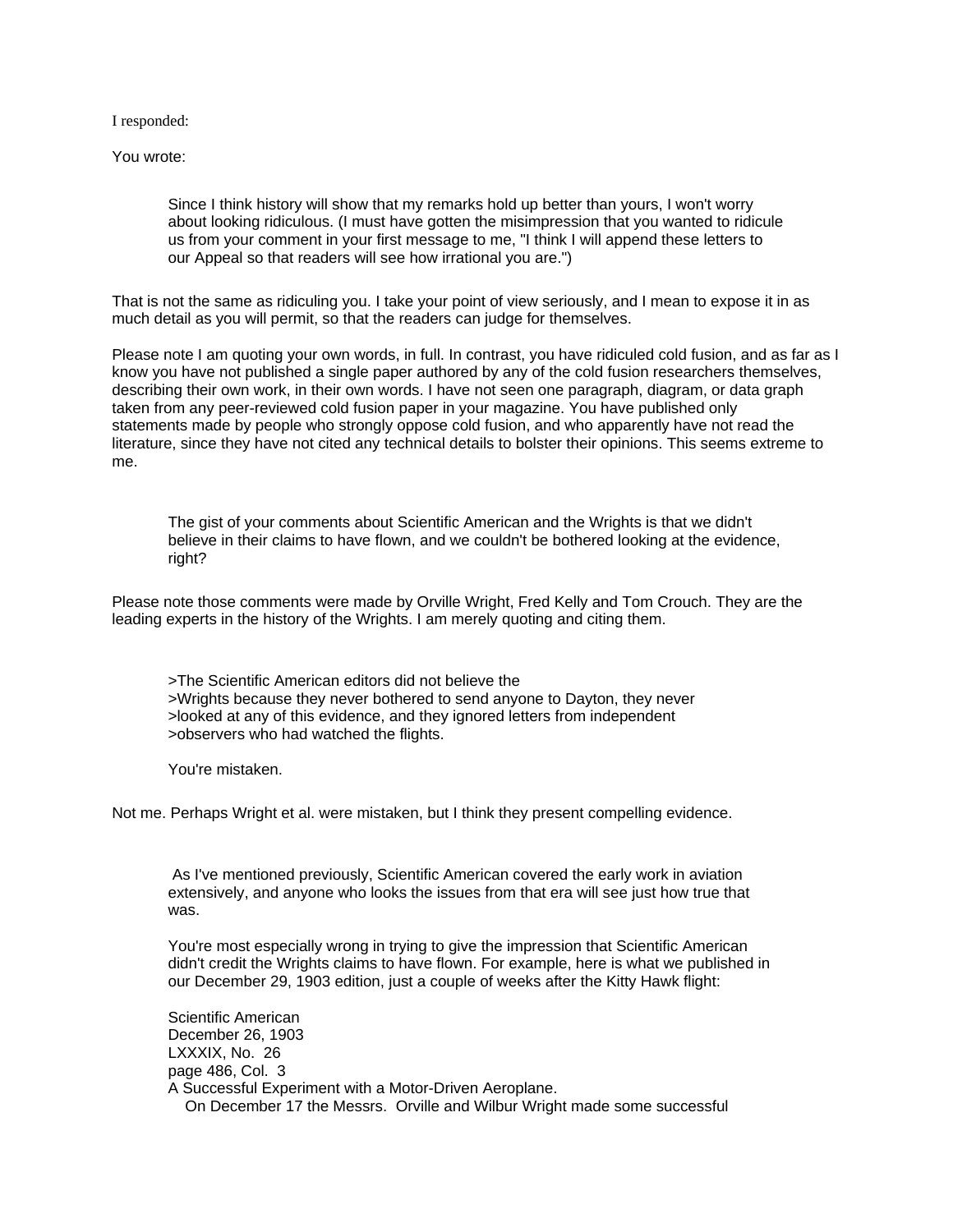experiments at Kitty Hawk, N.C., with an aeroplane . . .

I read this, and so did Wright, Kelly and Crouch. Many other journals and newspapers took note of the Kitty Hawk flights. However, in subsequent issues of these publications, editors and reporters said they doubted the Wrights reports from Kitty Hawk, and they did not believe the reports of flights in Dayton in 1904 and 1905. They claimed the Wrights were being secretive. They did not bother to send reporters to check the facts, or look at the photographs, affidavits and so on. The Scientific American and others accorded similar treatment to Pons and Fleischmann in 1989. First they reported the claims in a reasonable, evenhanded way. Then, six months later, just as much better data was becoming available from replications, they turned against the subject, and refused to publish any news of the replications.

 It seems that these alleged experiments were made at Dayton, Ohio, a fairly large town, and that the newspapers of the United States, alert as they are, allowed these sensational performances to escape their notice. . . .

So the skepticism of Scientific American's editors was not about whether the Wrights flew (which the magazine acknowledged years before), it was about whether some of the sensational claims that the Wrights were making about the distances that they had flown were credible, given their financial interests.

This skepticism had no rational basis. Any time after the summer of 1904, the Scientific American editors could have sent a letter or telegram to a technically competent person in Dayton (a stringer), asking him to verify the claims. Many people visited the Wrights on such missions, and the Wrights were unfailingly polite, informative and convincing. The Scientific American was inexcusably negligent not to send someone. It is far more negligent today, because it is unwilling to publish even one paragraph describing important research published by prestigious Japanese journals of physics, by China Lake, Los Alamos, and others.

 Not the same at all. If you publish the Scientific American excerpt in full and in context, suddenly it doesn't look so ridiculous, does it?

With all due respect, it looks just as bad to me. Orville Wright himself thought it was outrageous, and I agree with him.

The editors of Scientific American were right to be skeptical about such poorly documented claims at the time, just as its editors today are right to be skeptical of mountains of cold fusion "evidence" that somehow fail to convince most physicists that the phenomenon is real and significant.

This statement is not in evidence. You have not offered any technical critique showing mistakes in Iwamura's paper the Japanese Journal of Applied Physics (JJAP), for example, or any other paper. Perhaps you have such detailed knowledge, but you have not revealed it to me, or to Iwamura. So as far we can tell, you have no business judging or rejecting his work. Waving your hands, putting quotes around the word "evidence," and citing other people's unsupported opinions does not constitute a scientifically valid, rigorous technical rebuttal. If you disagree with Iwamura, you must present your case with as much rigor as the JJAP editors demanded from him.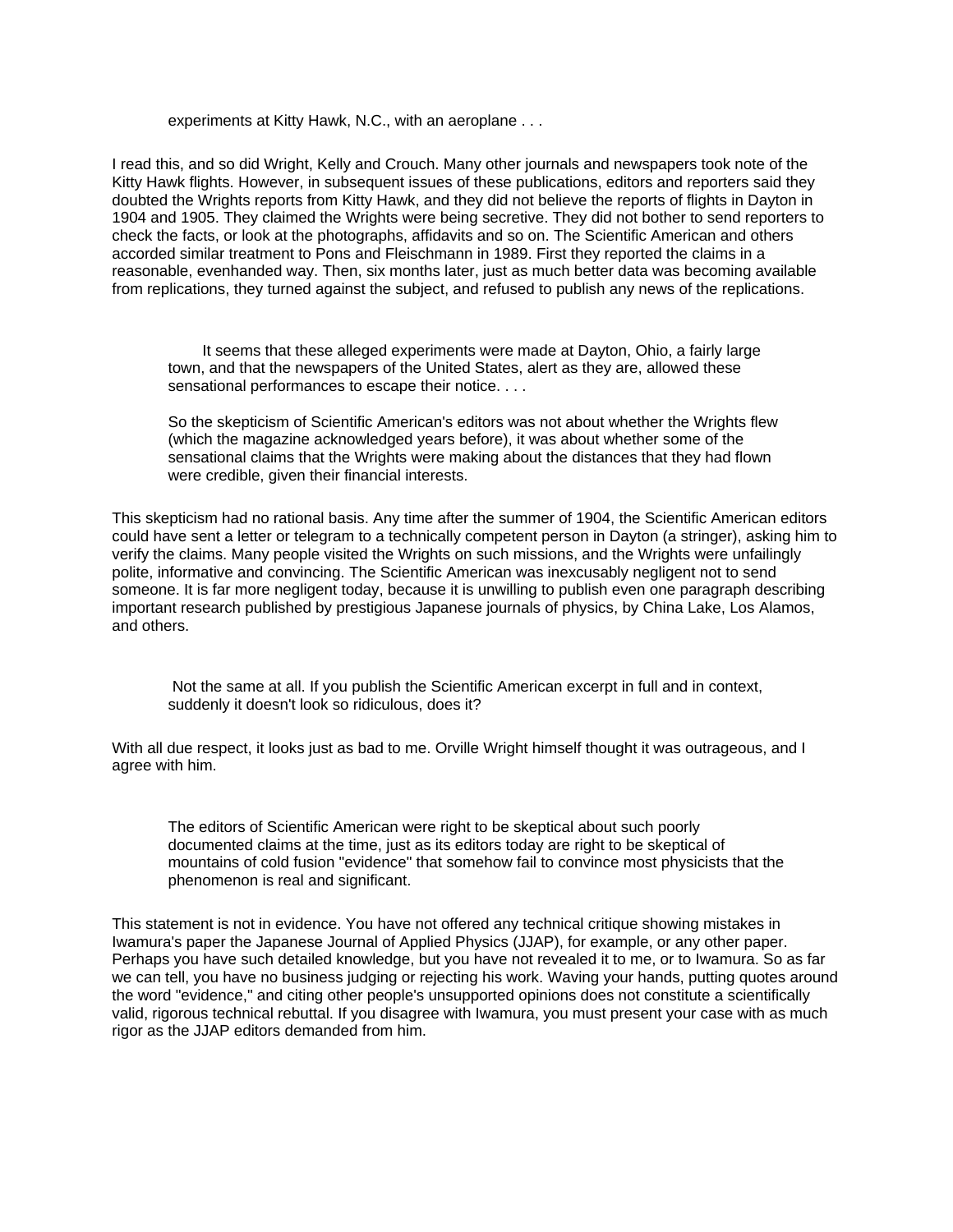>fusion. You have no basis to form any opinion, positive or negative. You >certainly have no grounds to mock it or dismiss it, as you did in the >article I cited earlier.

These arguments seem to form the core of your reasons for thinking that Scientific American is remiss in not writing about LENR-CANR, or in doing so briefly and critically. But they rest on two misconceptions.

The first one is apparently a misconception about how scientific method works. You are claiming that unless we (or, more properly, mainstream physicists) establish a technical basis for disbelieving claims of LENR-CANR, we have no basis for dismissing it. But it is not up to mainstream physicists to disprove LENR-CANR; it is up to LENR-CANR's physicists to come up with convincing proofs. The burden of evidence is on those who wish to establish a new proposition.

I disagree, and so do many distinguished scientists such as Schwinger. We think that all points of view must be held to the same rigorous standards. If you will not give me detailed, specific reasons why you reject experiments, I cannot argue or rebut your point of view. Your views are not falsifiable, and therefore they are outside the domain of science. All arguments must be backed up by detailed knowledge of the experiments, with reference to the established laws of physics. A skeptic should not get a free ride just because he holds the majority view. People who reject cold fusion reject the laws of thermodynamics. They are saying, in effect, the instruments and techniques perfected by J. P. Joule in the 1840s do not work. These same instruments and techniques are used today to prove that cold fusion produces heat beyond the limits of chemistry. (Thermocouples replace mercury thermometers, and computers are used instead of manual logging, but in other respects many calorimeters have not changed.) The skeptical view is a radical reinterpretation of conventional, textbook physics. It should not get a free pass just because one must hold it in order to reject cold fusion.

More to the point, if this one-sided standard were put in place generally, progress in science would grind to a halt. Most major breakthroughs in science were opposed by the establishment. It seems that even smart people often instinctively reject innovations. For example, in his autobiography, Charles Townes says Rabi, Kusch, Thomas, Bohr and von Neumann and other important scientists were convinced that the maser would never work. Rabi and Kusch called him in to a meeting and said: "Look, you should stop the work you are doing. It isn't going to work. You know it's not going to work. We know it's not going to work. You are wasting money. Just stop!" - C. Townes, "How the Laser Happened," (Oxford, 1999), p. 65.

The second misconception concerns Scientific American's function. We're journalists here at the magazine, even those of us with scientific credentials.

In that case, I suggest you stop taking sides and ridiculing distinguished scientists. Stop comparing them to creationists. Experimental electrochemistry does not begin to compare to creationism, or to real evolutionary biology, for that matter. Cold fusion is not based on theory or speculation. It is based on high sigma replicated data, from calorimetry, mass spectroscopy, autoradiographs and so on.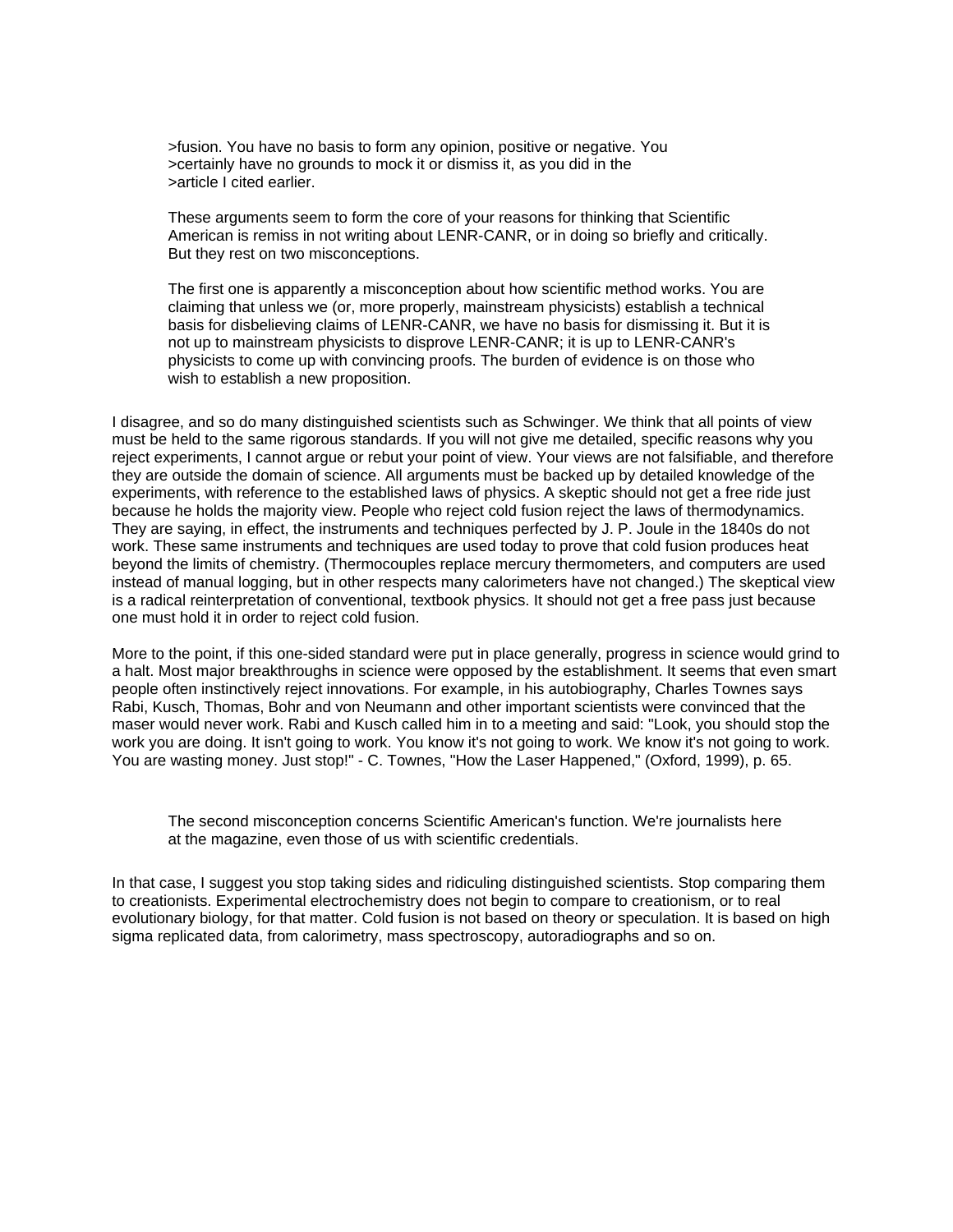We don't claim to be authorities on physics or any other discipline (for all that there is quite a lot of real expertise built into our staff). For that reason, the scientific points of view we choose to publish are ones that have already been vetted in the technical, peerreviewed literature and that generally seem to represent a consensus within the scientific community.

No consensus exists yet. There has been no debate. The people who oppose cold fusion have not published papers supporting their arguments. Until they publish something, the only point of view you can read about or publish is that of the cold fusion researchers.

 To do otherwise would mean that we were pretending to be more expert than the actual scientific authorities.

You seem to be pretending you know more than Melvin Miles or Julian Schwinger, even though you have not published a paper or article about their work!

That is not what Scientific American's readers want or expect.

(As for whether we're entitled to mock cold fusion...well, sorry if you disagree, but that opinion reflects the consensus of most scientists, too.)

As I said, no such consensus exists, or can exist, because the opposition has not published a falsifiable argument yet. Furthermore, most scientists have not read the literature. You cannot balance the opinion of someone like McKubre, Storms or Miles who has worked for decades on electrochemistry, and who has read hundreds of papers, against a physicist in an unrelated field who has read no papers at all, and can cite no evidence in support of his view. General knowledge of science cannot give a person insight into a paper he has not read. Science cannot be done by ESP. It is not a popularity contest, or an election. The only opinions that count are those backed by rigorous research and deep knowledge of the subject.

So it really doesn't make a difference to me if LENR-CANR advocates petition me for articles on the subject; I'll put them on the stack of similar requests from the scientific creationists, the global warming deniers the face-on-Mars people, the cryptoarchaeologists, and all the others who want publicity and scientific respectability but can't make their case convincingly to the community of scientists.

The difference is that LENR-CANR scientists have made a convincing case by publishing rigorous papers in some of the world's leading peer-reviewed journals, and these papers are based on long-established thermodynamic principles. You say they have not published, but I have given you a long list of titles proving they have. You can verify the thermodynamics yourself, in any cold fusion paper on calorimetry. Waving your hand and declaring "X is like Y" does not actually make X resemble Y.

- Jed Rothwell